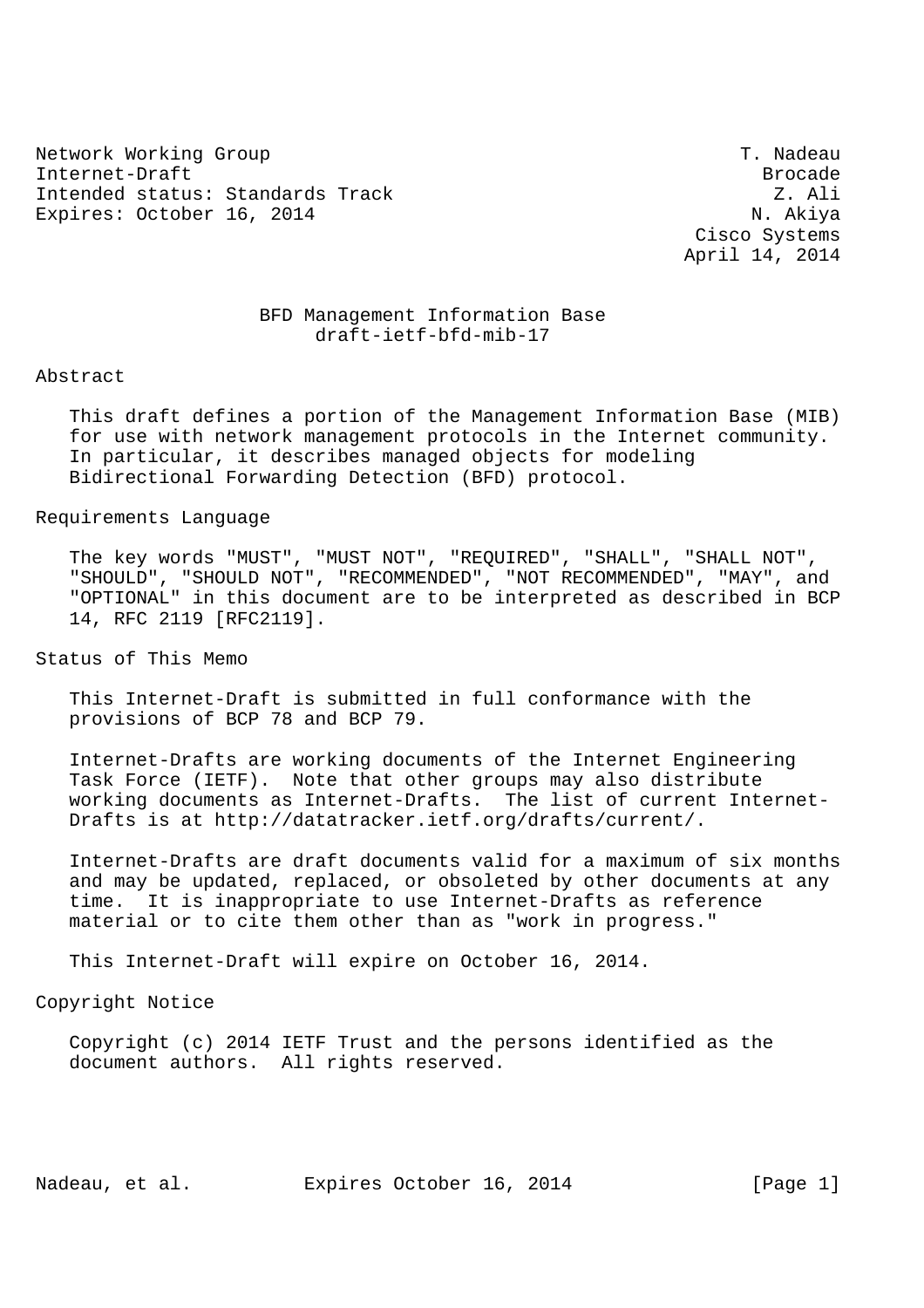This document is subject to BCP 78 and the IETF Trust's Legal Provisions Relating to IETF Documents (http://trustee.ietf.org/license-info) in effect on the date of publication of this document. Please review these documents carefully, as they describe your rights and restrictions with respect to this document. Code Components extracted from this document must include Simplified BSD License text as described in Section 4.e of the Trust Legal Provisions and are provided without warranty as described in the Simplified BSD License.

## Table of Contents

| The Internet-Standard Management Framework<br>2.1     | 2              |
|-------------------------------------------------------|----------------|
| 3.                                                    | 3              |
| Brief Description of MIB Objects<br>4.                | 3              |
| 4, 1,                                                 | 3              |
| 4.2. Session Table (bfdSessionTable)                  | 3              |
| 4.3. Session Performance Table (bfdSessionPerfTable)  | 3              |
| 4.4. BFD Session Discriminator Mapping Table          |                |
| (bfdSessDiscMapTable)                                 | 3              |
| 4.5. BFD Session IP Mapping Table (bfdSessIpMapTable) | 3              |
| BFD MIB Module Definitions<br>5 <sub>1</sub>          | $\overline{4}$ |
| б.                                                    | 33             |
| $7_{\odot}$                                           | 35             |
| 8.                                                    | 36             |
| 9.                                                    | 36             |
| 9.1. Normative References                             | 36             |
| 9.2. Informative References                           | 37             |
|                                                       |                |

## 1. Introduction

 This memo defines a portion of the Management Information Base (MIB) for use with network management protocols in the Internet community. In particular, it describes managed objects to configure and/or monitor Bidirectional Forwarding Detection for [RFC5880], [RFC5881], [RFC5883] and [RFC7130], BFD versions 0 and/or 1, on devices supporting this feature.

2. The Internet-Standard Management Framework

 For a detailed overview of the documents that describe the current Internet-Standard Management Framework, please refer to section 7 of RFC 3410 [RFC3410].

 Managed objects are accessed via a virtual information store, termed the Management Information Base or MIB. MIB objects are generally accessed through the Simple Network Management Protocol (SNMP).

Nadeau, et al. Expires October 16, 2014 [Page 2]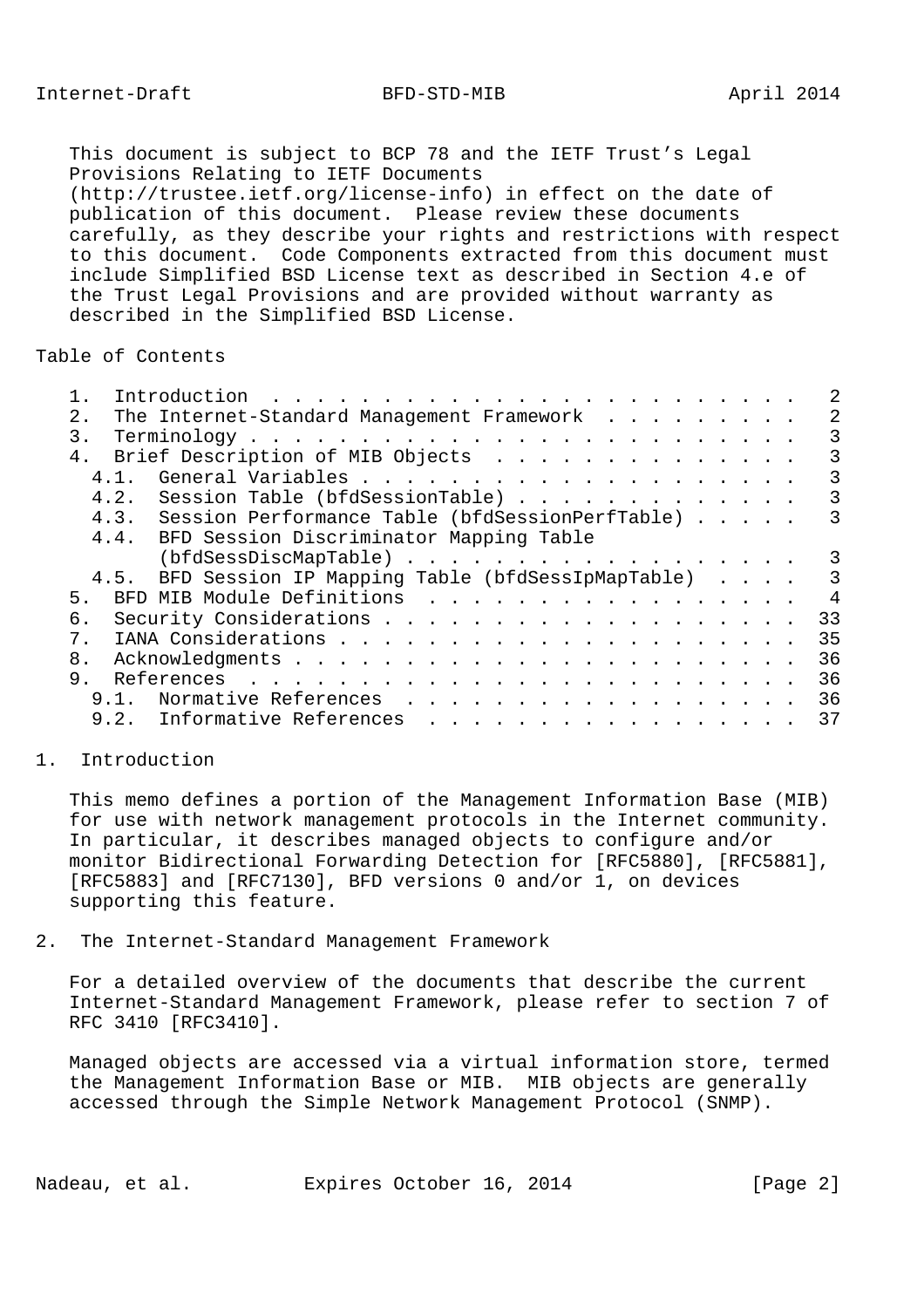Objects in the MIB are defined using the mechanisms defined in the Structure of Management Information (SMI). This memo specifies a MIB module that is compliant to the SMIv2, which is described in STD 58, RFC 2578 [RFC2578], STD 58, RFC 2579 [RFC2579] and STD 58, RFC 2580 [RFC2580].

3. Terminology

 This document adopts the definitions, acronyms and mechanisms described in [RFC5880], [RFC5881], [RFC5883] and [RFC7130]. Unless otherwise stated, the mechanisms described therein will not be re described here.

4. Brief Description of MIB Objects

 This section describes objects pertaining to BFD. The MIB objects are derived from [RFC5880], [RFC5881], [RFC5883] and [RFC7130], and also include textual conventions defined in [I-D.ietf-bfd-tc-mib].

4.1. General Variables

 The General Variables are used to identify parameters that are global to the BFD process.

4.2. Session Table (bfdSessionTable)

 The session table is used to identify a BFD session between a pair of nodes.

4.3. Session Performance Table (bfdSessionPerfTable)

 The session performance table is used for collecting BFD performance counters on a per session basis. This table is an AUGMENT to the bfdSessionTable.

4.4. BFD Session Discriminator Mapping Table (bfdSessDiscMapTable)

 The BFD Session Discriminator Mapping Table provides a mapping between a local discriminator value to the associated BFD session found in the bfdSessionTable.

4.5. BFD Session IP Mapping Table (bfdSessIpMapTable)

 The BFD Session IP Mapping Table maps, given bfdSessInterface, bfdSessSrcAddrType, bfdSessSrcAddr, bfdSessDstAddrType, and bfdSessDstAddr, to an associated BFD session found in the bfdSessionTable. This table SHOULD contain those BFD sessions that are of type IP.

Nadeau, et al. Expires October 16, 2014 [Page 3]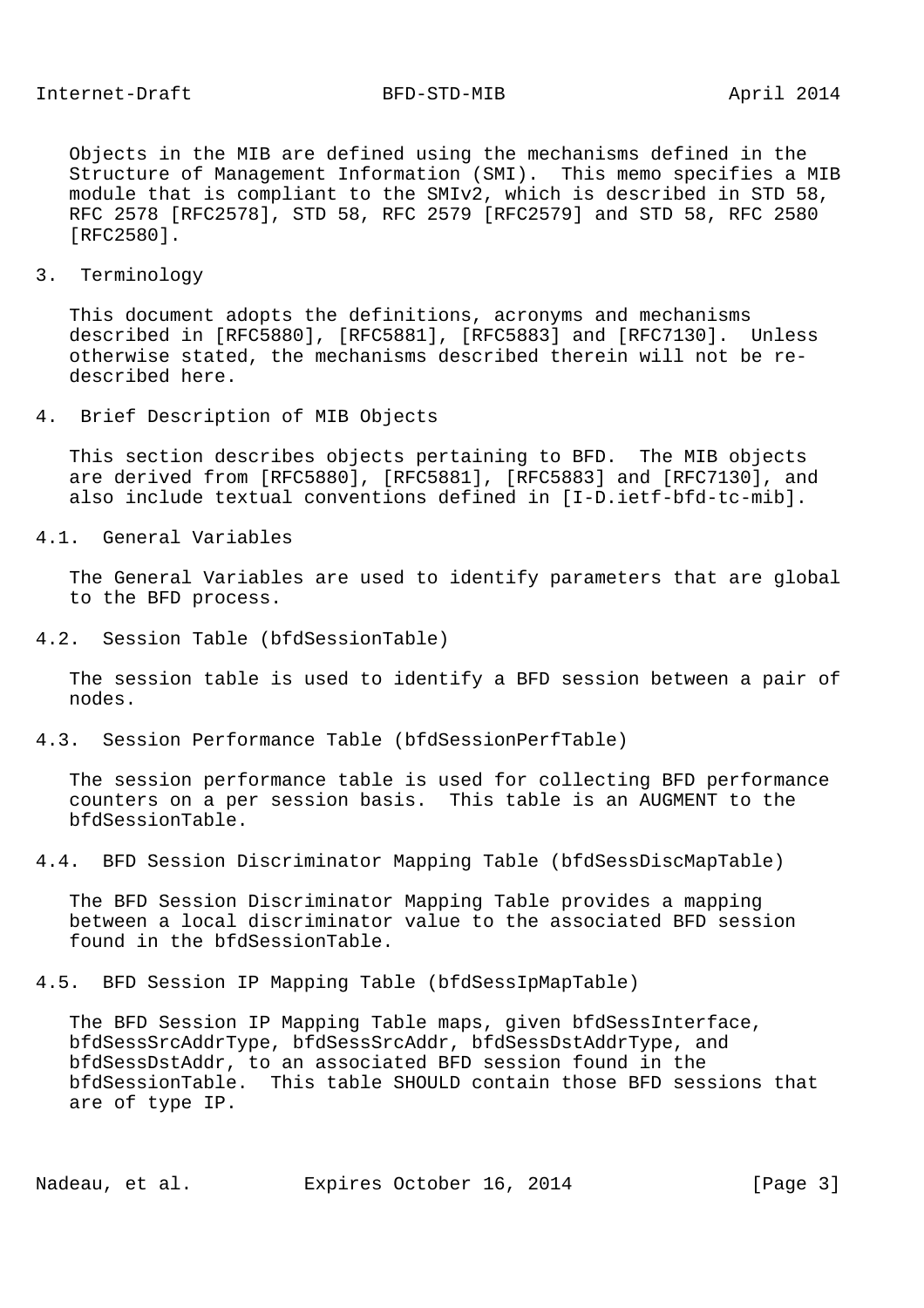5. BFD MIB Module Definitions

 This MIB module makes references to the following documents. [RFC2578], [RFC2579], [RFC2580], [RFC2863], [RFC3289], [RFC3413], [RFC5082] and [RFC5880].

BFD-STD-MIB DEFINITIONS ::= BEGIN

**TMPORTS** 

 MODULE-IDENTITY, OBJECT-TYPE, NOTIFICATION-TYPE, mib-2, Integer32, Unsigned32, Counter32, Counter64 FROM SNMPv2-SMI  $-$  [RFC2578]

- TruthValue, RowStatus, StorageType, TimeStamp FROM SNMPv2-TC  $-$  [RFC2579]
- MODULE-COMPLIANCE, OBJECT-GROUP, NOTIFICATION-GROUP FROM SNMPv2-CONF  $---$  [RFC2580]

 InterfaceIndexOrZero FROM IF-MIB  $-$  [RFC2863]

 InetAddress, InetAddressType, InetPortNumber FROM INET-ADDRESS-MIB

 IndexIntegerNextFree FROM DIFFSERV-MIB  $-$  [RFC3289]

 BfdSessIndexTC, BfdIntervalTC, BfdMultiplierTC, BfdCtrlDestPortNumberTC, BfdCtrlSourcePortNumberTC FROM BFD-TC-STD-MIB

 IANAbfdDiagTC, IANAbfdSessTypeTC, IANAbfdSessOperModeTC, IANAbfdSessStateTC, IANAbfdSessAuthenticationTypeTC, IANAbfdSessAuthenticationKeyTC FROM IANA-BFD-TC-STD-MIB;

bfdMIB MODULE-IDENTITY

 LAST-UPDATED "201404131200Z" -- 13 April 2014 12:00:00 EST ORGANIZATION "IETF Bidirectional Forwarding Detection Working Group"

 CONTACT-INFO "Thomas D. Nadeau

Brocade

Email: tnadeau@lucidvision.com

Zafar Ali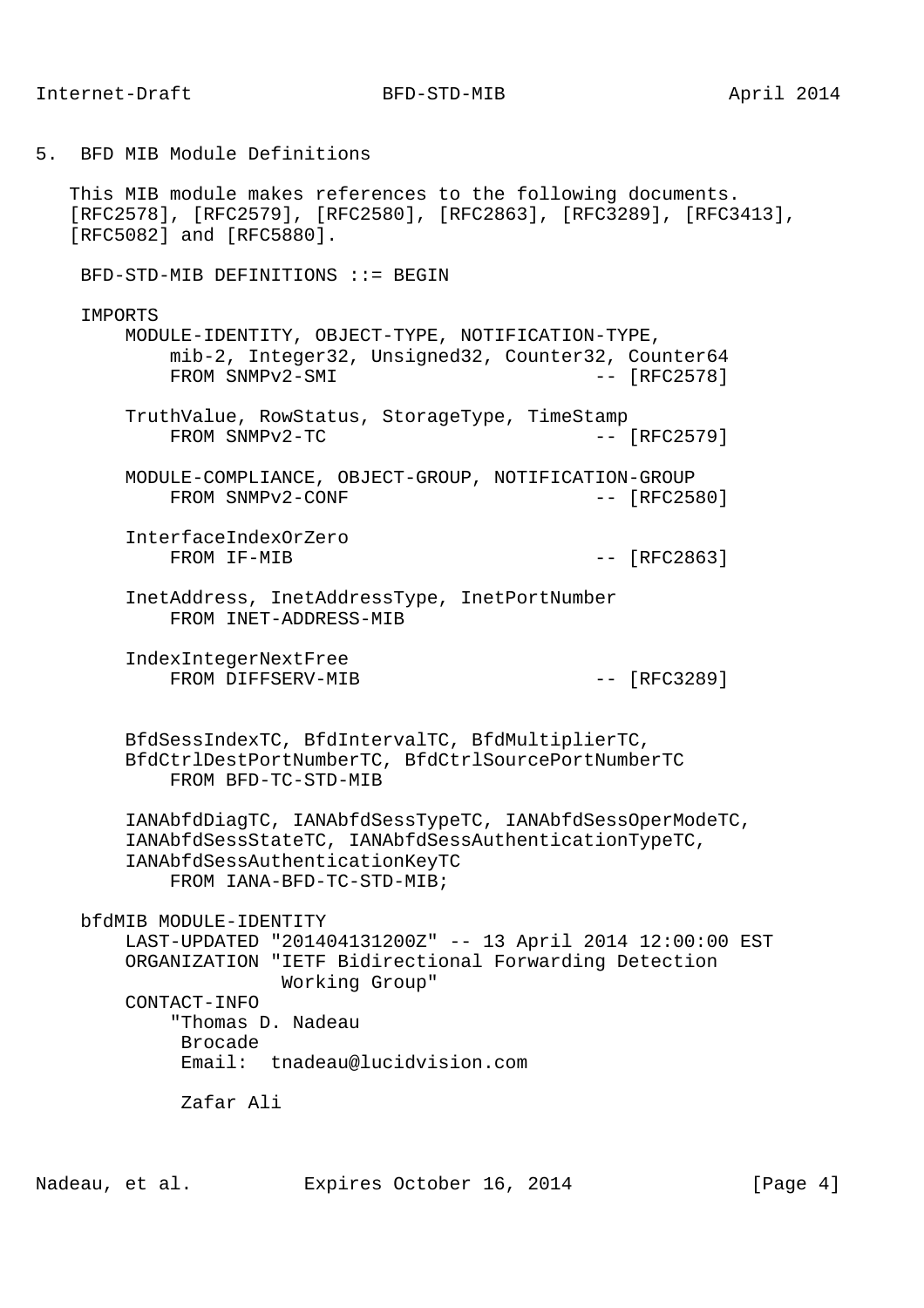```
 Cisco Systems, Inc.
           Email: zali@cisco.com
           Nobo Akiya
           Cisco Systems, Inc.
           Email: nobo@cisco.com
           Comments about this document should be emailed directly
           to the BFD working group mailing list at
           rtg-bfd@ietf.org"
      DESCRIPTION
          "Bidirectional Forwarding Management Information Base."
      REVISION "201404131200Z" -- 13 April 2014 12:00:00 EST
      DESCRIPTION
          "Initial version. Published as RFC xxxx."
 -- RFC Ed.: RFC-editor pls fill in xxxx
    ::= { mib-2 XXX }
 -- RFC Ed.: assigned by IANA, see section 7.1 for details
 -- Top level components of this MIB module.
 bfdNotifications OBJECT IDENTIFIER ::= { bfdMIB 0 }
 bfdObjects OBJECT IDENTIFIER ::= { bfdMIB 1 }
 bfdConformance OBJECT IDENTIFIER ::= { bfdMIB 2 }
 bfdScalarObjects OBJECT IDENTIFIER ::= { bfdObjects 1 }
 -- BFD General Variables
 -- These parameters apply globally to the Systems'
 -- BFD Process.
 bfdAdminStatus OBJECT-TYPE
      SYNTAX INTEGER {
          enabled(1),
         disabled(2)
      }
      MAX-ACCESS read-write
      STATUS current
     DESCRIPTION
          "The desired global administrative status of the BFD
           system in this device."
      ::= { bfdScalarObjects 1 }
 bfdOperStatus OBJECT-TYPE
      SYNTAX INTEGER {
```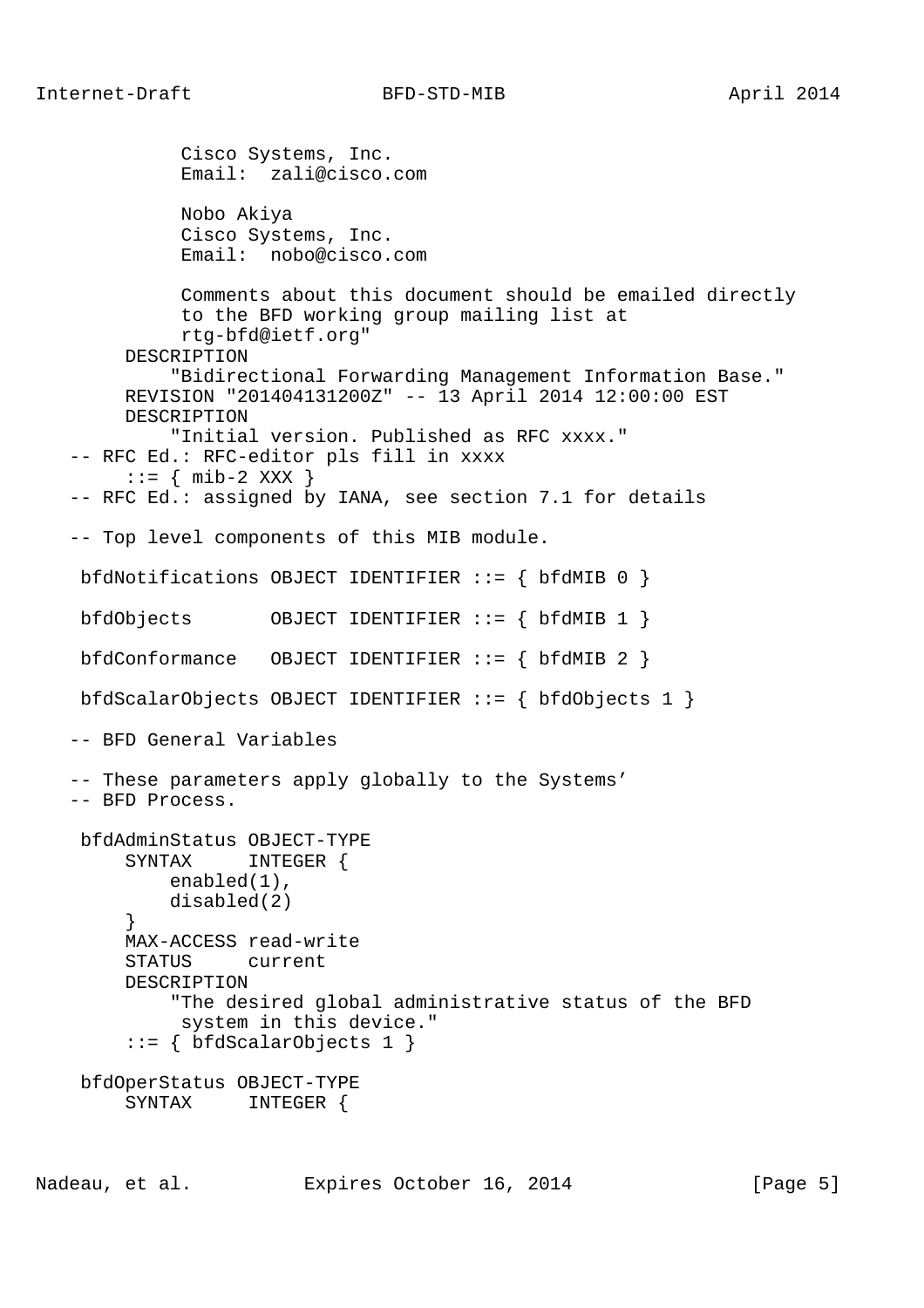```
up(1),
            down(2),
            adminDown(3)
 }
        MAX-ACCESS read-only
        STATUS current
        DESCRIPTION
             "Indicates the actual operational status of the
             BFD system in this device. When this value is
             down(2), all entries in the bfdSessTable MUST have
             their bfdSessOperStatus as down(2) as well. When
             this value is adminDown(3), all entries in the
             bfdSessTable MUST have their bfdSessOperStatus
             as adminDown(3) as well."
         ::= { bfdScalarObjects 2 }
    bfdSessNotificationsEnable OBJECT-TYPE
        SYNTAX TruthValue
        MAX-ACCESS read-write
        STATUS current
        DESCRIPTION
             "If this object is set to true(1), then it enables
             the emission of bfdSessUp and bfdSessDown
             notifications; otherwise these notifications are not
             emitted."
        REFERENCE
            "See also RFC3413 for explanation that
             notifications are under the ultimate control of the
             MIB modules in this document."
        DEFVAL { false }
         ::= { bfdScalarObjects 3 }
    bfdSessIndexNext OBJECT-TYPE
        SYNTAX IndexIntegerNextFree (0..4294967295)
MAX-ACCESS read-only
 STATUS current
        DESCRIPTION
             "This object contains an unused value for
             bfdSessIndex that can be used when creating
             entries in the table. A zero indicates that
             no entries are available, but MUST NOT be used
             as a valid index. "
        ::= \{ bfdScalarObjects 4 \} -- BFD Session Table
   -- The BFD Session Table specifies BFD session specific
   -- information.
```
Nadeau, et al. Expires October 16, 2014 [Page 6]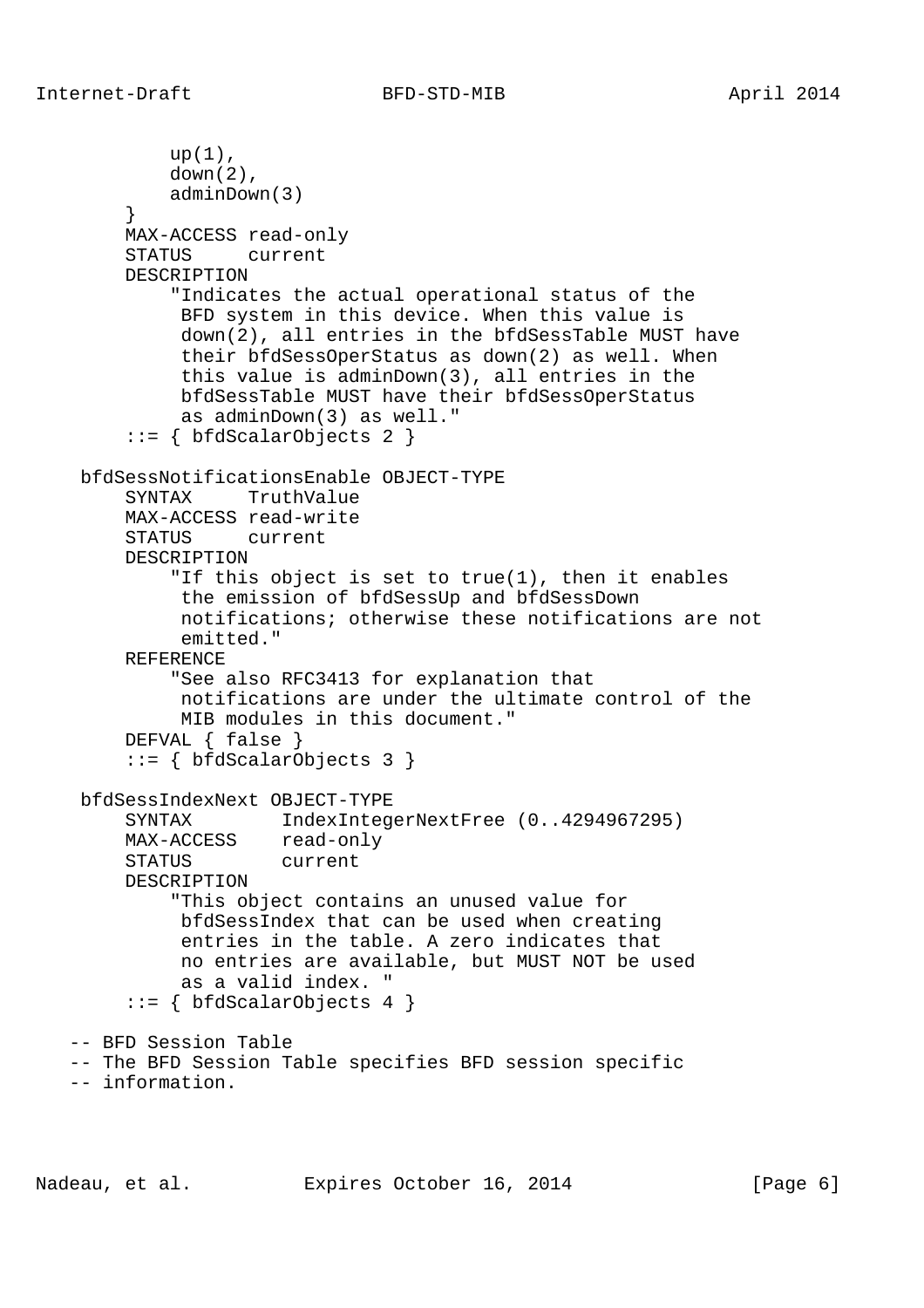bfdSessTable OBJECT-TYPE SYNTAX SEQUENCE OF BfdSessEntry MAX-ACCESS not-accessible STATUS current DESCRIPTION "The BFD Session Table describes the BFD sessions." REFERENCE "Katz, D. and D. Ward, Bidirectional Forwarding Detection (BFD), RFC 5880, June 2012."  $::=$  { bfdObjects 2 } bfdSessEntry OBJECT-TYPE SYNTAX BfdSessEntry MAX-ACCESS not-accessible STATUS current DESCRIPTION "The BFD Session Entry describes BFD session." INDEX { bfdSessIndex }  $::=$  { bfdSessTable 1 } BfdSessEntry ::= SEQUENCE { bfdSessIndex BfdSessIndexTC, bfdSessVersionNumber Unsigned32, bfdSessType IANAbfdSessTypeTC, bfdSessDiscriminator Unsigned32, bfdSessRemoteDiscr Unsigned32, bfdSessDestinationUdpPort BfdCtrlDestPortNumberTC, bfdSessSourceUdpPort BfdCtrlSourcePortNumberTC, bfdSessEchoSourceUdpPort InetPortNumber, bfdSessAdminStatus INTEGER, bfdSessOperStatus INTEGER, bfdSessState IANAbfdSessStateTC, bfdSessRemoteHeardFlag TruthValue, bfdSessDiag 1ANAbfdDiagTC, bfdSessOperMode IANAbfdSessOperModeTC, bfdSessDemandModeDesiredFlag TruthValue, bfdSessControlPlaneIndepFlag TruthValue, bfdSessMultipointFlag TruthValue, bfdSessInterface InterfaceIndexOrZero, bfdSessSrcAddrType InetAddressType, bfdSessSrcAddr InetAddress, bfdSessDstAddrType InetAddressType, bfdSessDstAddr InetAddress, bfdSessGTSM TruthValue, bfdSessGTSMTTL Unsigned32, bfdSessDesiredMinTxInterval BfdIntervalTC, bfdSessReqMinRxInterval BfdIntervalTC, bfdSessReqMinEchoRxInterval BfdIntervalTC,

Nadeau, et al. Expires October 16, 2014 [Page 7]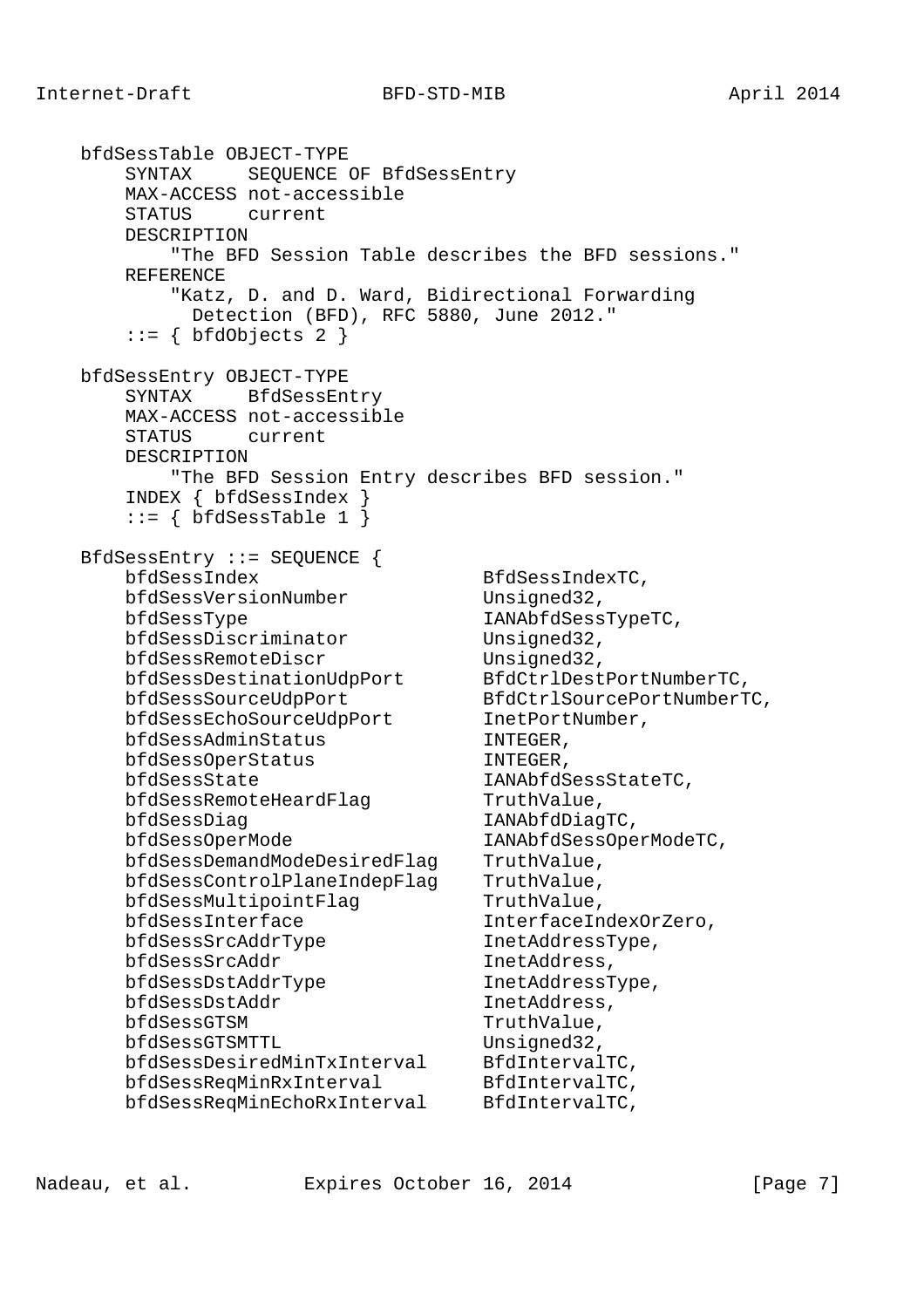```
bfdSessDetectMult BfdMultiplierTC,
    bfdSessNegotiatedInterval BfdIntervalTC,
     bfdSessNegotiatedEchoInterval BfdIntervalTC,
    bfdSessNegotiatedDetectMult BfdMultiplierTC,
   bfdSessAuthPresFlag TruthValue,
    bfdSessAuthenticationType IANAbfdSessAuthenticationTypeTC,
   bfdSessAuthenticationKeyID Integer32,<br>bfdSessAuthenticationKey IANAbfdSes
                                   IANAbfdSessAuthenticationKeyTC,
   bfdSessStorageType StorageType,
    bfdSessRowStatus RowStatus
 }
 bfdSessIndex OBJECT-TYPE
     SYNTAX BfdSessIndexTC
     MAX-ACCESS not-accessible
     STATUS current
     DESCRIPTION
         "This object contains an index used to represent a
         unique BFD session on this device. Managers
          should obtain new values for row creation in this
         table by reading bfdSessIndexNext."
    ::= { bfdSessEntry 1 }
 bfdSessVersionNumber OBJECT-TYPE
    SYNTAX Unsigned32 (0..7)
     MAX-ACCESS read-create
     STATUS current
     DESCRIPTION
         "The version number of the BFD protocol that this session
          is running in. Write access is available for this object
         to provide ability to set desired version for this
         BFD session."
     REFERENCE
         "Katz, D. and D. Ward, Bidirectional Forwarding
          Detection (BFD), RFC 5880, June 2012."
    DEFVAL \{ 1 \}::= { bfdSessEntry 2 }
 bfdSessType OBJECT-TYPE
     SYNTAX IANAbfdSessTypeTC
     MAX-ACCESS read-create
     STATUS current
     DESCRIPTION
         "This object specifies the type of this BFD session."
    ::= { bfdSessEntry 3 }
 bfdSessDiscriminator OBJECT-TYPE
     SYNTAX Unsigned32 (1..4294967295)
```
Nadeau, et al. Expires October 16, 2014 [Page 8]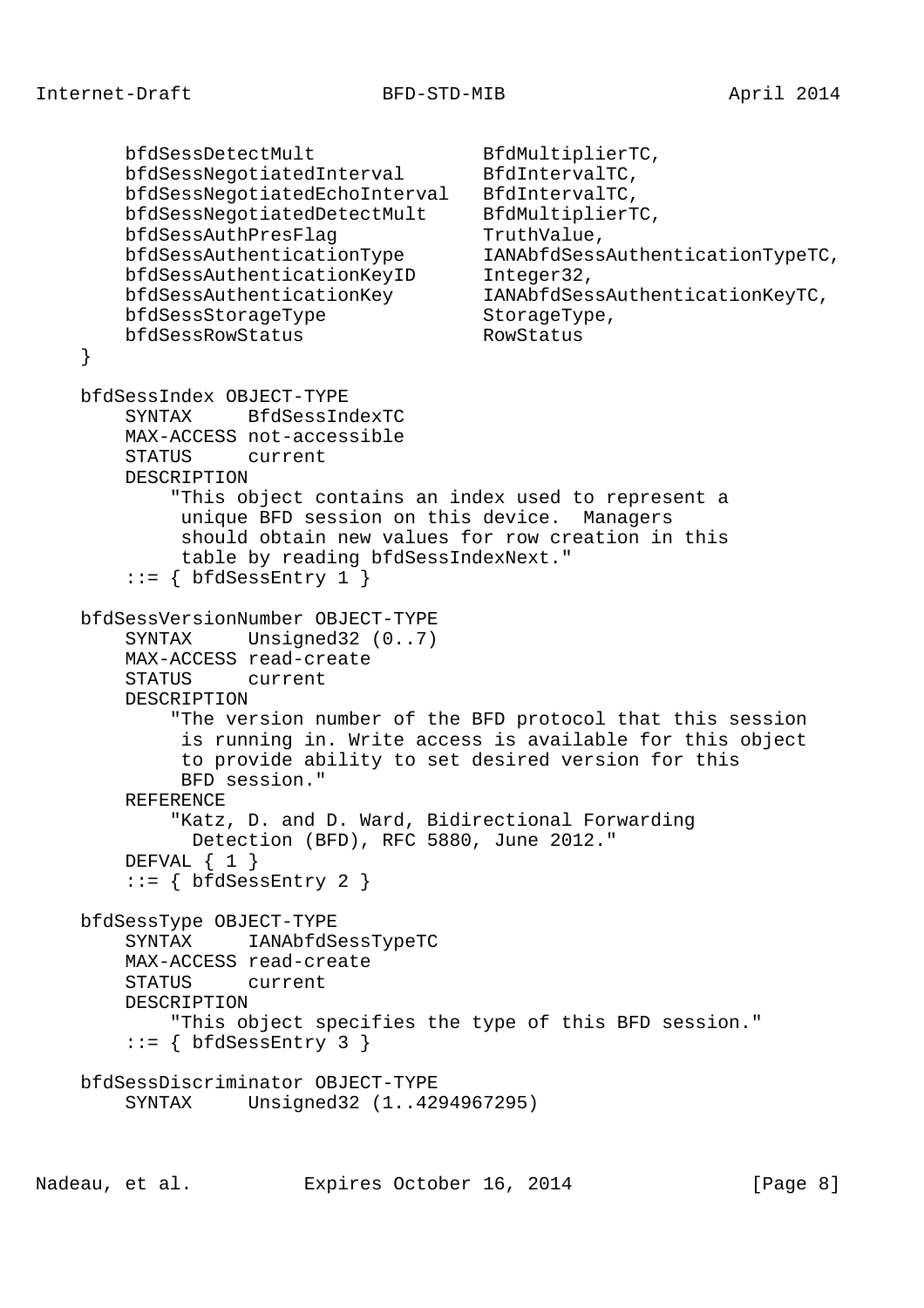```
 MAX-ACCESS read-create
     STATUS current
     DESCRIPTION
         "This object specifies the local discriminator for this BFD
          session, used to uniquely identify it."
    ::= { bfdSessEntry 4 }
 bfdSessRemoteDiscr OBJECT-TYPE
     SYNTAX Unsigned32 (0 | 1..4294967295)
     MAX-ACCESS read-only
     STATUS current
     DESCRIPTION
         "This object specifies the session discriminator chosen
          by the remote system for this BFD session. The value may
          be zero(0) if the remote discriminator is not yet known
          or if the session is in the down or adminDown(1) state."
     REFERENCE
         "Section 6.8.6, from Katz, D. and D. Ward, Bidirectional
         Forwarding Detection (BFD), RFC 5880, June 2012."
    ::= { bfdSessEntry 5 }
 bfdSessDestinationUdpPort OBJECT-TYPE
     SYNTAX BfdCtrlDestPortNumberTC
     MAX-ACCESS read-create
     STATUS current
     DESCRIPTION
         "This object specifies the destination UDP port number
          used for this BFD session's control packets. The value
          may be zero(0) if the session is in adminDown(1) state."
    DEFVAL { 0 }
    ::= { bfdSessEntry 6 }
 bfdSessSourceUdpPort OBJECT-TYPE
     SYNTAX BfdCtrlSourcePortNumberTC
     MAX-ACCESS read-create
     STATUS current
     DESCRIPTION
         "This object specifies the source UDP port number used
          for this BFD session's control packets. The value may be
          zero(0) if the session is in adminDown(1) state. Upon
          creation of a new BFD session via this MIB, the value of
          zero(0) specified would permit the implementation to
          choose its own source port number."
    DEFVAL { 0 }
    ::= { bfdSessEntry 7 }
 bfdSessEchoSourceUdpPort OBJECT-TYPE
     SYNTAX InetPortNumber
```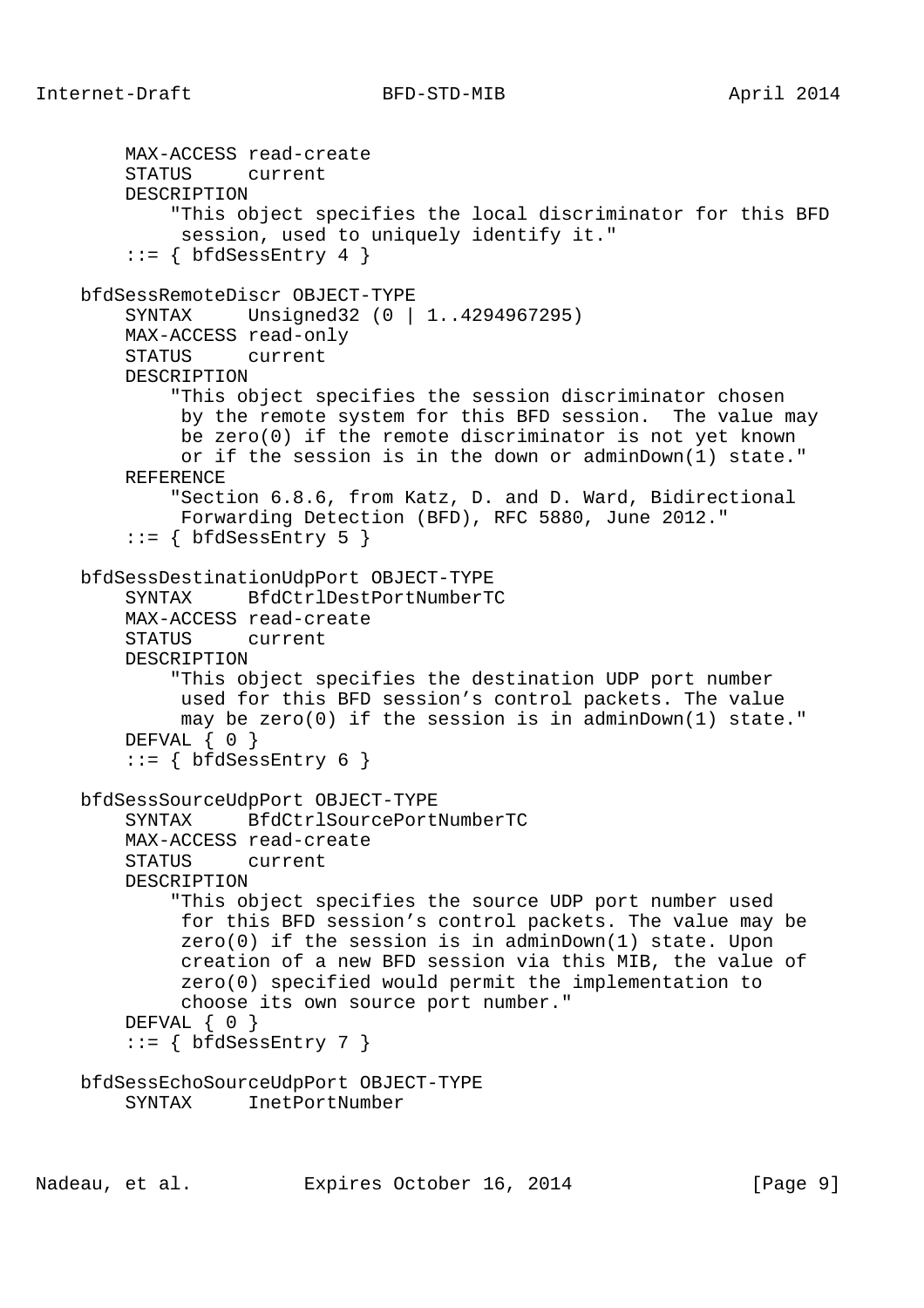```
 MAX-ACCESS read-create
        STATUS current
        DESCRIPTION
            "This object specifies the source UDP port number used for
             this BFD session's echo packets. The value may be zero(0)
             if the session is not running in the echo mode, or the
             session is in adminDown(1) state. Upon creation of a new
             BFD session via this MIB, the value of zero(0) would
             permit the implementation to choose its own source port
             number."
       DEFVAL { 0 }
       ::= { bfdSessEntry 8 }
    bfdSessAdminStatus OBJECT-TYPE
        SYNTAX INTEGER {
                            enabled(1),
                            disabled(2)
 }
        MAX-ACCESS read-create
        STATUS current
        DESCRIPTION
            "Denotes the desired operational status of the BFD Session.
             A transition from disabled(2) to enabled(1) will start
             the BFD state machine for the session. The state
             machine will have an initial state of down(2).
             A transition from enabled(1) to disabled(2) will cause
             the BFD session to be brought down to adminDown(1).
             Care should be used in providing write access to this
             object without adequate authentication."
       ::= \{ bfdSessEntry 9 \} bfdSessOperStatus OBJECT-TYPE
        SYNTAX INTEGER {
                           up(1),
                            down(2),
                            adminDown(3)
 }
        MAX-ACCESS read-only
        STATUS current
```
DESCRIPTION

 "Denotes the actual operational status of the BFD Session. If the value of bfdOperStatus is down(2), this value MUST eventually be down(2) as well. If the value of bfdOperStatus is adminDown(3), this value MUST eventually be adminDown(3) as well."  $::=$  { bfdSessEntry 10 }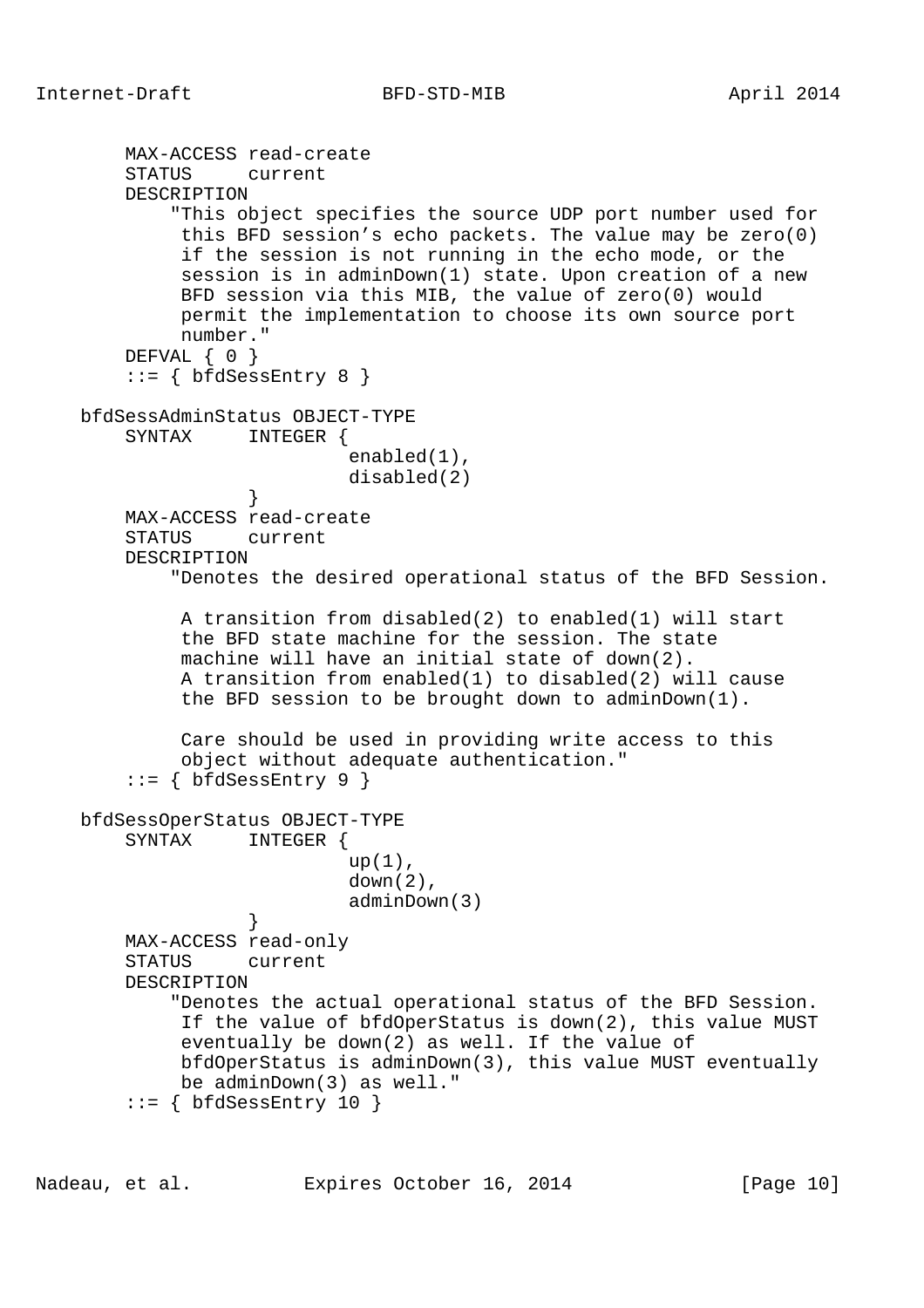```
 bfdSessState OBJECT-TYPE
     SYNTAX IANAbfdSessStateTC
     MAX-ACCESS read-only
     STATUS current
     DESCRIPTION
         "Configured BFD session state."
    ::= { bfdSessEntry 11 }
 bfdSessRemoteHeardFlag OBJECT-TYPE
     SYNTAX TruthValue
     MAX-ACCESS read-only
     STATUS current
     DESCRIPTION
         "This object specifies status of BFD packet reception from
          the remote system. Specifically, it is set to true(1) if
          the local system is actively receiving BFD packets from the
          remote system, and is set to false(2) if the local system
          has not received BFD packets recently (within the detection
          time) or if the local system is attempting to tear down
          the BFD session."
     REFERENCE
         "Katz, D. and D. Ward, Bidirectional
         Forwarding Detection (BFD), RFC 5880, June 2012."
    ::= { bfdSessEntry 12 }
 bfdSessDiag OBJECT-TYPE
     SYNTAX IANAbfdDiagTC
     MAX-ACCESS read-only
     STATUS current
     DESCRIPTION
         "A diagnostic code specifying the local system's reason
          for the last transition of the session from up(4)
         to some other state."
    ::= { bfdSessEntry 13 }
 bfdSessOperMode OBJECT-TYPE
     SYNTAX IANAbfdSessOperModeTC
     MAX-ACCESS read-create
     STATUS current
     DESCRIPTION
         "This object specifies the operational mode of this
         BFD session."
    ::= { bfdSessEntry 14 }
 bfdSessDemandModeDesiredFlag OBJECT-TYPE
     SYNTAX TruthValue
     MAX-ACCESS read-create
     STATUS current
```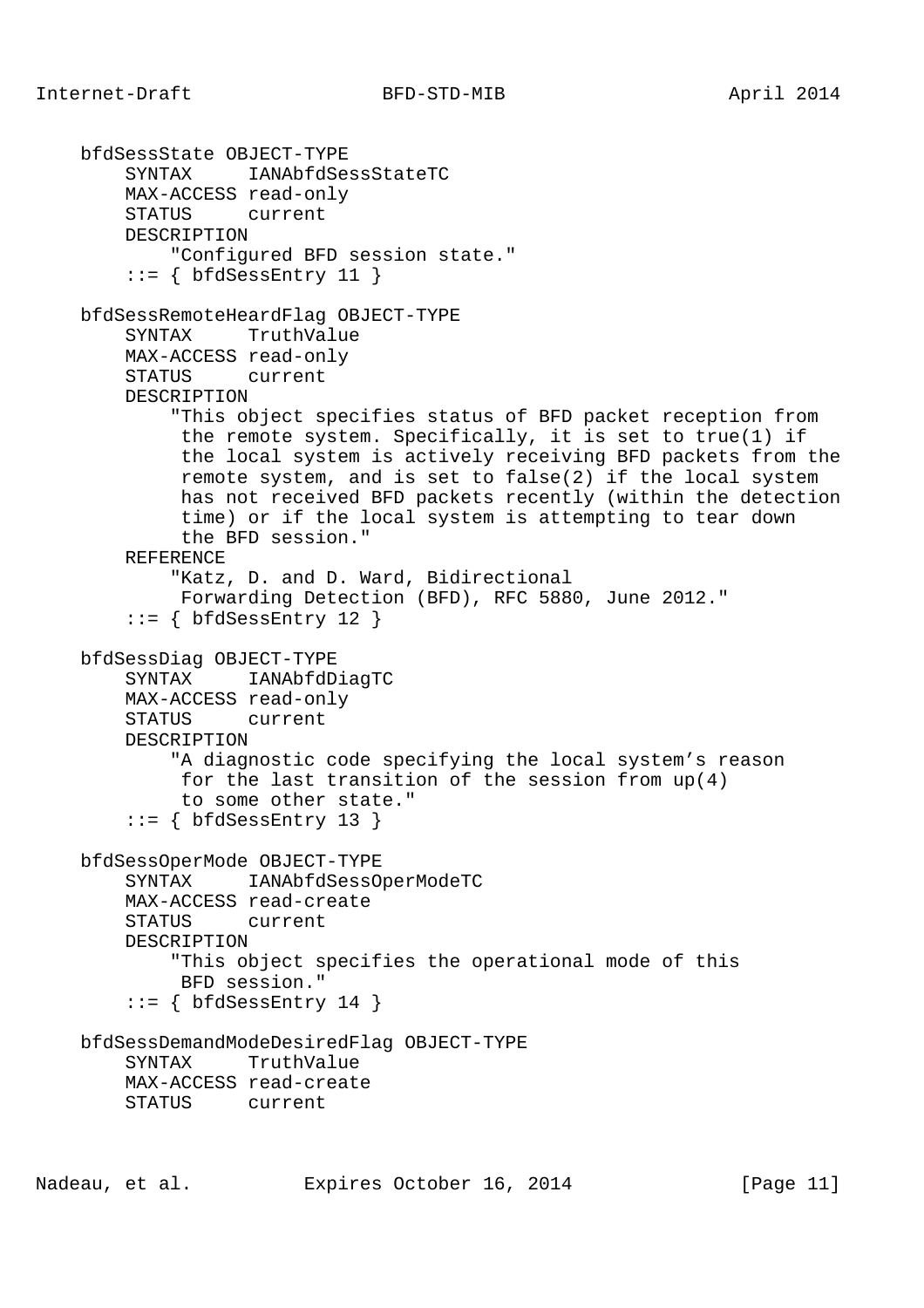```
 DESCRIPTION
         "This object indicates that the local system's
          desire to use Demand mode. Specifically, it is set
          to true(1) if the local system wishes to use
          Demand mode or false(2) if not"
     DEFVAL { false }
    ::= { bfdSessEntry 15 }
 bfdSessControlPlaneIndepFlag OBJECT-TYPE
     SYNTAX TruthValue
     MAX-ACCESS read-create
     STATUS current
     DESCRIPTION
         "This object indicates that the local system's
          ability to continue to function through a disruption of
          the control plane. Specifically, it is set
          to true(1) if the local system BFD implementation is
          independent of the control plane. Otherwise, the
          value is set to false(2)"
     DEFVAL { false }
    ::= { bfdSessEntry 16 }
 bfdSessMultipointFlag OBJECT-TYPE
     SYNTAX TruthValue
     MAX-ACCESS read-create
     STATUS current
     DESCRIPTION
         "This object indicates the Multipoint (M) bit for this
          session. It is set to true(1) if Multipoint (M) bit is
          set to 1. Otherwise, the value is set to false(2)"
     DEFVAL { false }
    ::= { bfdSessEntry 17 }
 bfdSessInterface OBJECT-TYPE
     SYNTAX InterfaceIndexOrZero
     MAX-ACCESS read-create
     STATUS current
     DESCRIPTION
         "This object contains an interface index used to indicate
          the interface which this BFD session is running on. This
          value can be zero if there is no interface associated
          with this BFD session."
    ::= { bfdSessEntry 18 }
 bfdSessSrcAddrType OBJECT-TYPE
     SYNTAX InetAddressType
     MAX-ACCESS read-create
     STATUS current
```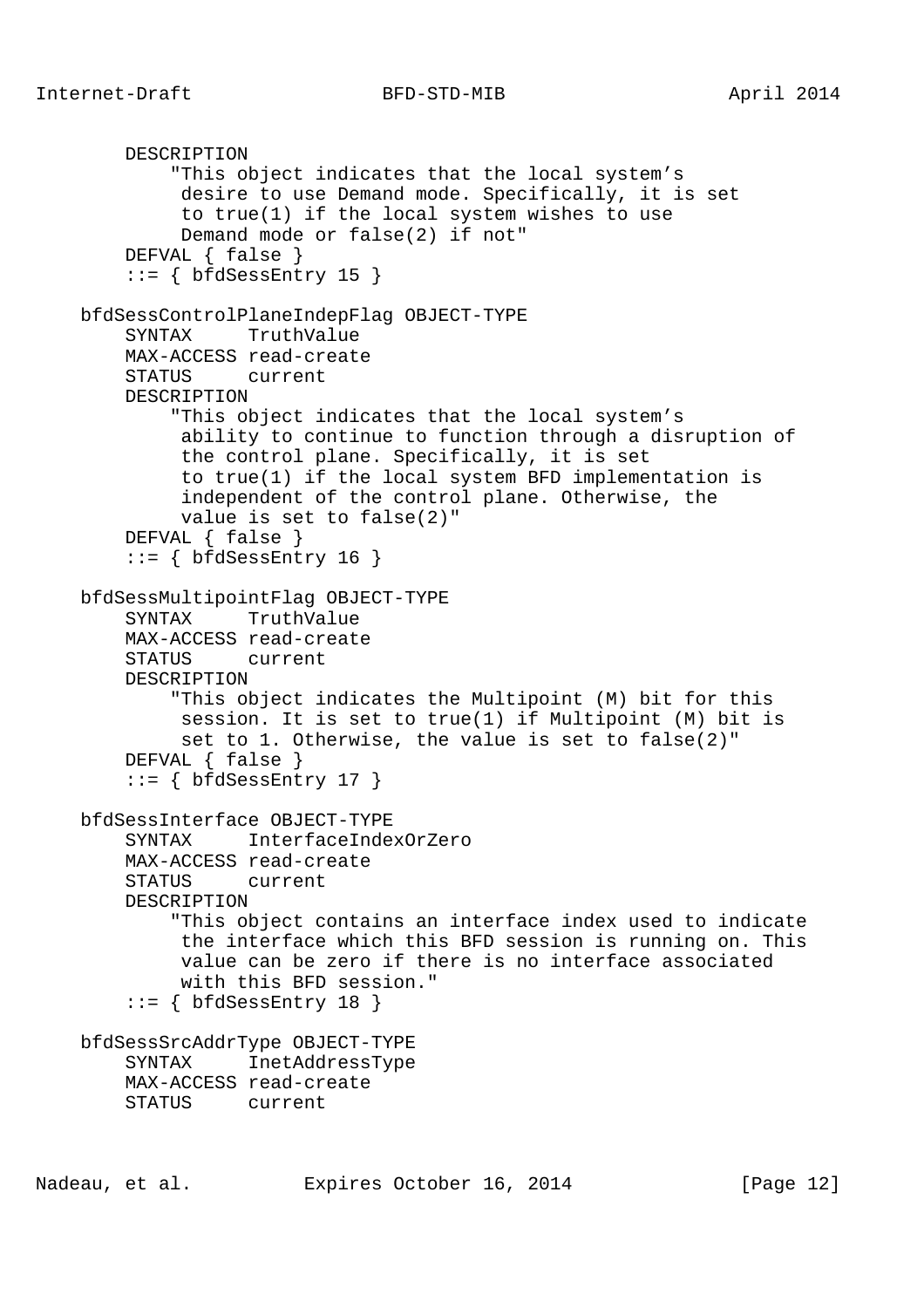```
 DESCRIPTION
         "This object specifies IP address type of the source IP
          address of this BFD session. Only values unknown(0),
         ipv4(1), ipv6(2), or ipv6z(4) have to be supported.
          The value of unknown(0) is allowed only when the session
          is singleHop(1) and the source IP address of this BFD
          session is derived from the outgoing interface, or when
          the BFD session is not associated with a specific
          interface. If any other unsupported values are attempted
          in a set operation, the agent MUST return an
          inconsistentValue error."
  ::= { bfdSessEntry 19 }
 bfdSessSrcAddr OBJECT-TYPE
     SYNTAX InetAddress
     MAX-ACCESS read-create
     STATUS current
     DESCRIPTION
         "This object specifies the source IP address of this BFD
         session."
    ::= { bfdSessEntry 20 }
 bfdSessDstAddrType OBJECT-TYPE
     SYNTAX InetAddressType
     MAX-ACCESS read-create
     STATUS current
     DESCRIPTION
         "This object specifies IP address type of the neighboring IP
          address which is being monitored with this BFD session.
          Only values unknown(0), ipv4(1), ipv6(2), or ipv6z(4)
          have to be supported. The value of unknown(0) is allowed
          only when the session is singleHop(1) and the outgoing
          interface is of type point-to-point, or when the BFD
          session is not associated with a specific interface. If any
          other unsupported values are attempted in a set operation,
          the agent MUST return an inconsistentValue error."
  ::= { bfdSessEntry 21 }
 bfdSessDstAddr OBJECT-TYPE
     SYNTAX InetAddress
     MAX-ACCESS read-create
     STATUS current
     DESCRIPTION
         "This object specifies the neighboring IP address which is
         being monitored with this BFD session."
    ::= { bfdSessEntry 22 }
```
bfdSessGTSM OBJECT-TYPE

Nadeau, et al. **Expires October 16, 2014** [Page 13]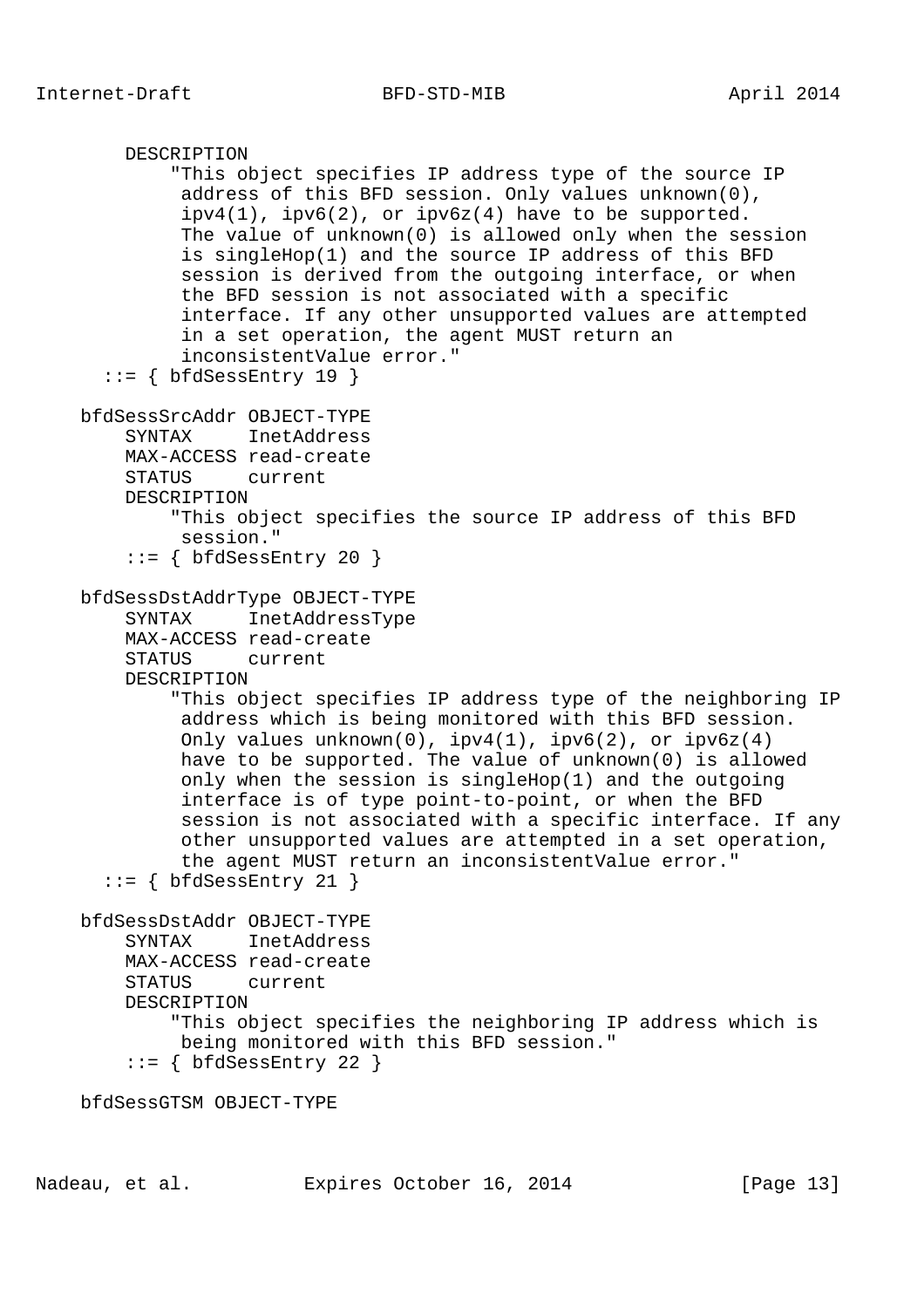SYNTAX TruthValue MAX-ACCESS read-create STATUS current DESCRIPTION "Setting the value of this object to false(2) will disable GTSM protection of the BFD session. GTSM MUST be enabled on a singleHop(1) session if no authentication is in use." REFERENCE "RFC5082, The Generalized TTL Security Mechanism (GTSM). RFC5881, Section 5" DEFVAL { true }  $::=$  { bfdSessEntry 23 } bfdSessGTSMTTL OBJECT-TYPE SYNTAX Unsigned32 (0..255) MAX-ACCESS read-create STATUS current DESCRIPTION "This object is valid only when bfdSessGTSM protection is enabled on the system. This object indicates the minimum allowed TTL for received BFD control packets. For a singleHop(1) session, if GTSM protection is enabled, this object SHOULD be set to maximum TTL value allowed for single hop. By default, GTSM is enabled and TTL value is 255. For a multihop session, updating of maximum TTL value allowed is likely required." REFERENCE "RFC5082, The Generalized TTL Security Mechanism (GTSM). RFC5881, Section 5" DEFVAL { 255 }  $::=$  { bfdSessEntry 24 } bfdSessDesiredMinTxInterval OBJECT-TYPE SYNTAX BfdIntervalTC MAX-ACCESS read-create STATUS current DESCRIPTION "This object specifies the minimum interval, in microseconds, that the local system would like to use when transmitting BFD Control packets. The value of zero(0) is reserved in this case, and should not be used." REFERENCE "Section 4.1 from Katz, D. and D. Ward, Bidirectional Forwarding Detection (BFD), RFC 5880, June 2012."  $::=$  { bfdSessEntry 25 }

Nadeau, et al. Expires October 16, 2014 [Page 14]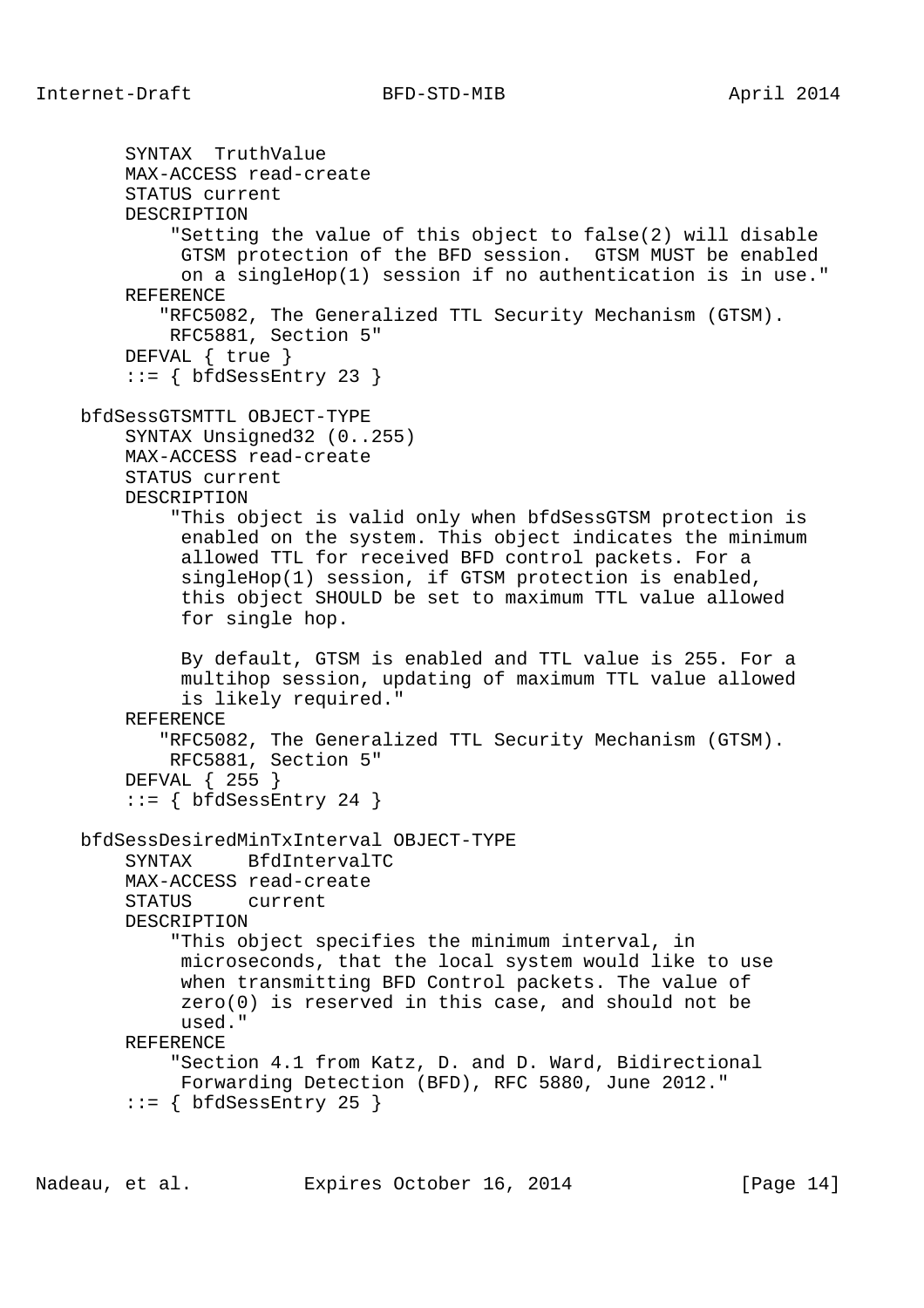```
 bfdSessReqMinRxInterval OBJECT-TYPE
     SYNTAX BfdIntervalTC
     MAX-ACCESS read-create
     STATUS current
     DESCRIPTION
         "This object specifies the minimum interval, in
          microseconds, between received BFD Control packets the
          local system is capable of supporting. The value of
          zero(0) can be specified when the transmitting system
          does not want the remote system to send any periodic BFD
          control packets."
     REFERENCE
         "Section 4.1 from Katz, D. and D. Ward, Bidirectional
         Forwarding Detection (BFD), RFC 5880, June 2012."
    ::= { bfdSessEntry 26 }
 bfdSessReqMinEchoRxInterval OBJECT-TYPE
     SYNTAX BfdIntervalTC
     MAX-ACCESS read-create
     STATUS current
     DESCRIPTION
         "This object specifies the minimum interval, in
          microseconds, between received BFD Echo packets that this
          system is capable of supporting. Value must be zero(0) if
          this is a multihop BFD session."
    ::= { bfdSessEntry 27 }
 bfdSessDetectMult OBJECT-TYPE
     SYNTAX BfdMultiplierTC
     MAX-ACCESS read-create
     STATUS current
     DESCRIPTION
         "This object specifies the Detect time multiplier."
    ::= { bfdSessEntry 28 }
 bfdSessNegotiatedInterval OBJECT-TYPE
     SYNTAX BfdIntervalTC
     MAX-ACCESS read-only
     STATUS current
     DESCRIPTION
         "This object specifies the negotiated interval, in
          microseconds, that the local system is transmitting
          BFD Control packets."
    ::= { bfdSessEntry 29 }
 bfdSessNegotiatedEchoInterval OBJECT-TYPE
     SYNTAX BfdIntervalTC
     MAX-ACCESS read-only
```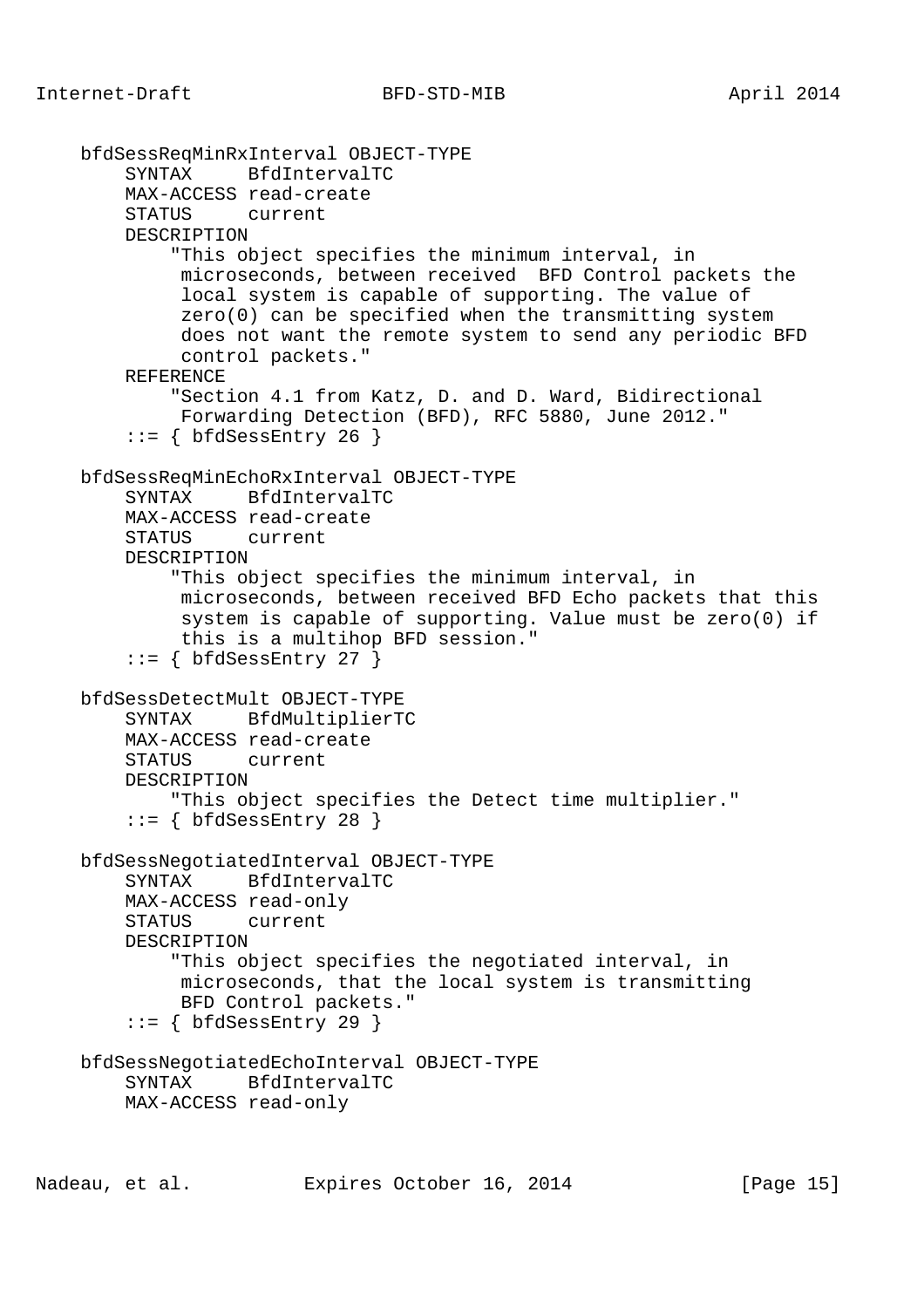```
 STATUS current
     DESCRIPTION
         "This object specifies the negotiated interval, in
          microseconds, that the local system is transmitting
          BFD echo packets. Value is expected to be zero if
          the sessions is not running in echo mode."
    ::= { bfdSessEntry 30 }
 bfdSessNegotiatedDetectMult OBJECT-TYPE
     SYNTAX BfdMultiplierTC
     MAX-ACCESS read-only
     STATUS current
    DESCRIPTION
         "This object specifies the Detect time multiplier."
    ::= { bfdSessEntry 31 }
 bfdSessAuthPresFlag OBJECT-TYPE
     SYNTAX TruthValue
    MAX-ACCESS read-create
     STATUS current
     DESCRIPTION
         "This object indicates that the local system's
          desire to use Authentication. Specifically, it is set
          to true(1) if the local system wishes the session
          to be authenticated or false(2) if not."
     REFERENCE
         "Sections 4.2 - 4.4 from Katz, D. and D. Ward,
          Bidirectional Forwarding Detection (BFD), RFC 5880,
          June 2012."
     DEFVAL { false }
    ::= { bfdSessEntry 32 }
 bfdSessAuthenticationType OBJECT-TYPE
     SYNTAX IANAbfdSessAuthenticationTypeTC
     MAX-ACCESS read-create
     STATUS current
     DESCRIPTION
         "The Authentication Type used for this BFD session.
          This field is valid only when the Authentication
          Present bit is set. Max-access to this object as well as
          other authentication related objects are set to
          read-create in order to support management of a single
          key ID at a time, key rotation is not handled. Key update
          in practice must be done by atomic update using a set
          containing all affected objects in the same varBindList
          or otherwise risk the session dropping."
     REFERENCE
         "Sections 4.2 - 4.4 from Katz, D. and D. Ward,
```
Nadeau, et al. Expires October 16, 2014 [Page 16]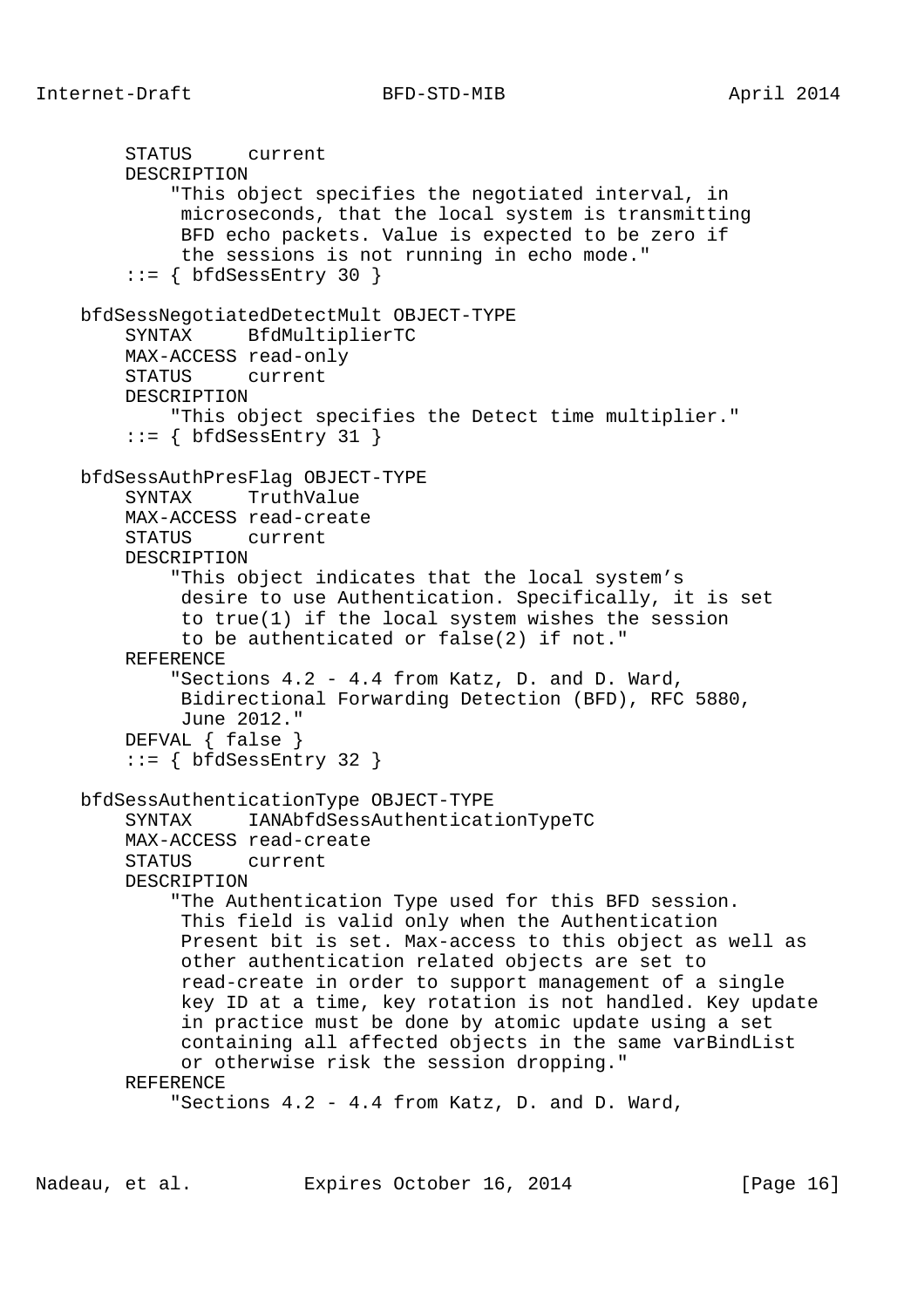```
 Bidirectional Forwarding Detection (BFD), RFC 5880,
          June 2012."
     DEFVAL { noAuthentication }
    ::= { bfdSessEntry 33 }
 bfdSessAuthenticationKeyID OBJECT-TYPE
     SYNTAX Integer32 (-1 | 0..255)
     MAX-ACCESS read-create
     STATUS current
     DESCRIPTION
         "The authentication key ID in use for this session. This
          object permits multiple keys to be active simultaneously.
          The value -1 indicates that no Authentication Key ID will
          be present in the optional BFD Authentication Section."
     REFERENCE
         "Sections 4.2 - 4.4 from Katz, D. and D. Ward,
          Bidirectional Forwarding Detection (BFD), RFC 5880,
          June 2012."
    DEFVAL \{-1\}::= { bfdSessEntry 34 }
 bfdSessAuthenticationKey OBJECT-TYPE
     SYNTAX IANAbfdSessAuthenticationKeyTC
     MAX-ACCESS read-create
     STATUS current
     DESCRIPTION
         "The authentication key. When the
          bfdSessAuthenticationType is simplePassword(1), the value
          of this object is the password present in the BFD packets.
          When the bfdSessAuthenticationType is one of the keyed
          authentication types, this value is used in the
          computation of the key present in the BFD authentication
          packet."
     REFERENCE
         "Sections 4.2 - 4.4 from Katz, D. and D. Ward,
          Bidirectional Forwarding Detection (BFD), RFC 5880,
          June 2012."
    ::= { bfdSessEntry 35 }
 bfdSessStorageType OBJECT-TYPE
     SYNTAX StorageType
     MAX-ACCESS read-create
     STATUS current
     DESCRIPTION
         "This variable indicates the storage type for this
          object. Conceptual rows having the value
          'permanent' need not allow write-access to any
```
Nadeau, et al. Expires October 16, 2014 [Page 17]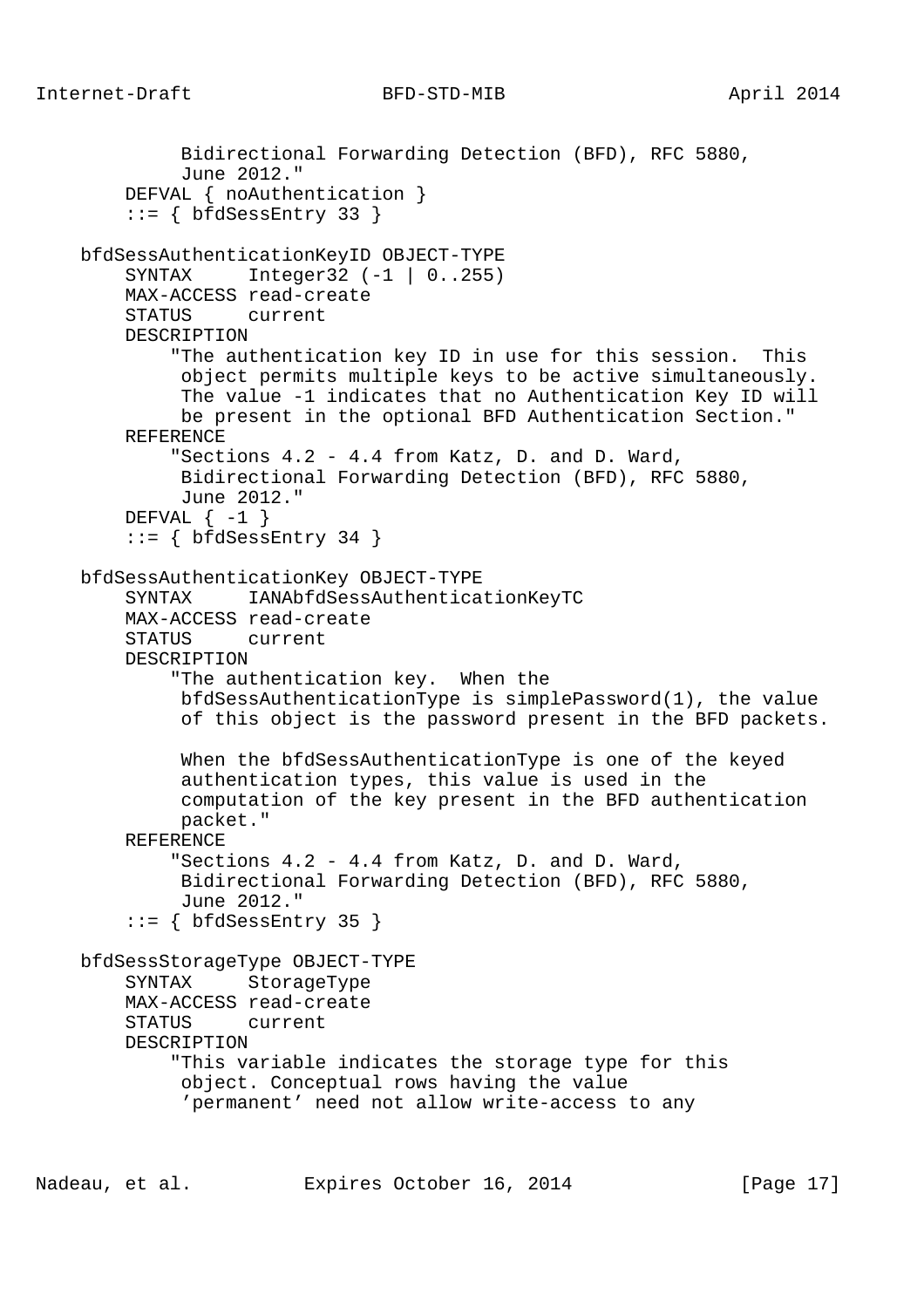```
 columnar objects in the row."
       ::= { bfdSessEntry 36 }
    bfdSessRowStatus OBJECT-TYPE
        SYNTAX RowStatus
        MAX-ACCESS read-create
        STATUS current
        DESCRIPTION
            "This variable is used to create, modify, and/or
             delete a row in this table. When a row in this
             table has a row in the active(1) state, no
             objects in this row can be modified except the
             bfdSessRowStatus and bfdSessStorageType."
       ::= { bfdSessEntry 37 }
   -- BFD Session Performance Table
    bfdSessPerfTable OBJECT-TYPE
        SYNTAX SEQUENCE OF BfdSessPerfEntry
        MAX-ACCESS not-accessible
        STATUS current
        DESCRIPTION
            "This table specifies BFD Session performance counters."
       ::= { bfdObjects 3 }
    bfdSessPerfEntry OBJECT-TYPE
        SYNTAX BfdSessPerfEntry
        MAX-ACCESS not-accessible
        STATUS current
        DESCRIPTION
            "An entry in this table is created by a BFD-enabled node
             for every BFD Session. bfdSessPerfDiscTime is used to
             indicate potential discontinuity for all counter objects
             in this table."
        AUGMENTS { bfdSessEntry }
       ::= { bfdSessPerfTable 1 }
    BfdSessPerfEntry ::= SEQUENCE {
      bfdSessPerfCtrlPktIn Counter32,<br>bfdSessPerfCtrlPktOut Counter32,
bfdSessPerfCtrlPktOut Counter32,
bfdSessPerfCtrlPktDrop Counter32,
       bfdSessPerfCtrlPktDropLastTime TimeStamp,
       bfdSessPerfEchoPktIn Counter32,
bfdSessPerfEchoPktOut Counter32,
bfdSessPerfEchoPktDrop Counter32,
       bfdSessPerfEchoPktDropLastTime TimeStamp,
      bfdSessUpTime TimeStamp,
       bfdSessPerfLastSessDownTime TimeStamp,
```
Nadeau, et al. Expires October 16, 2014 [Page 18]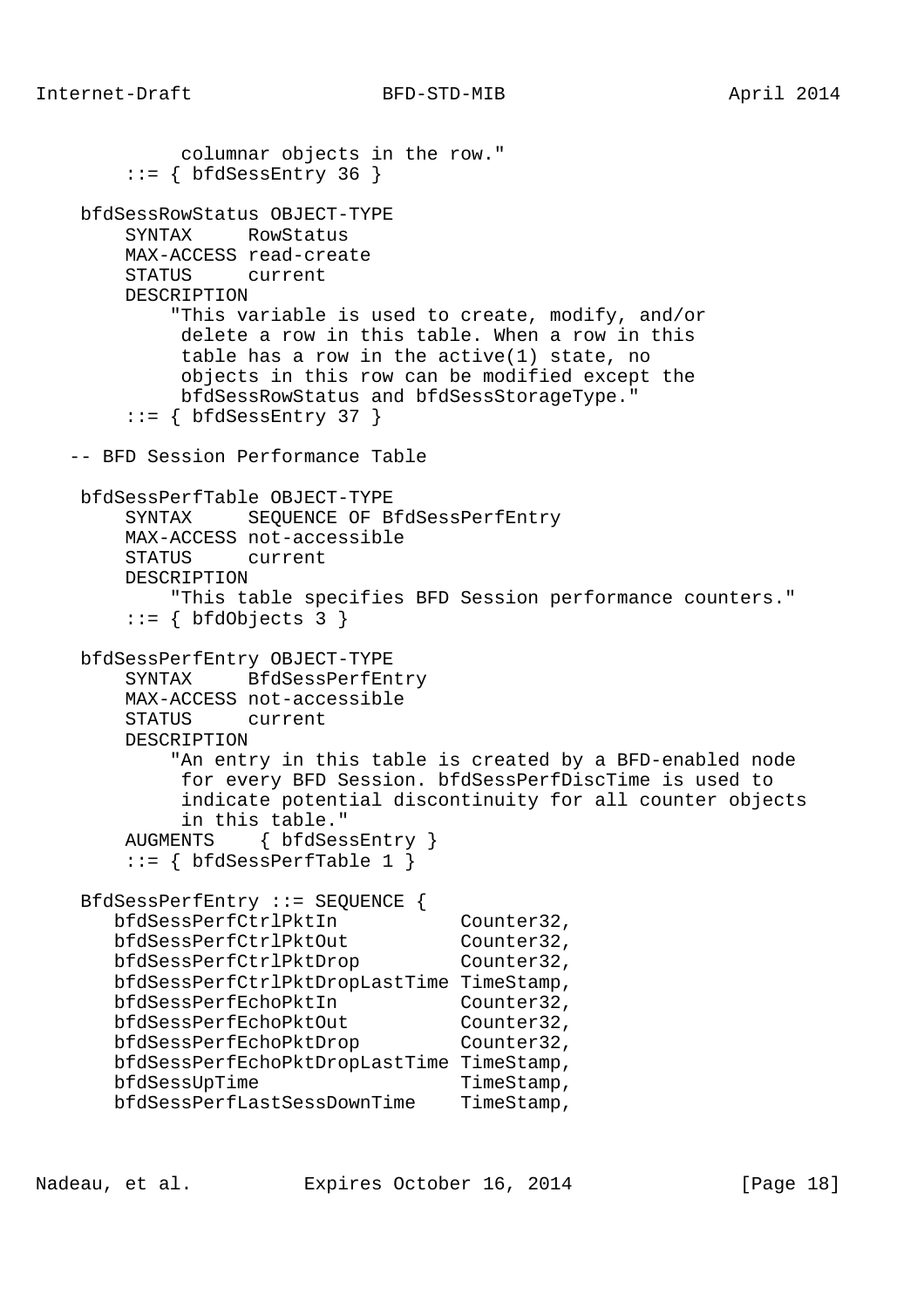bfdSessPerfLastCommLostDiag IANAbfdDiagTC, bfdSessPerfSessUpCount Counter32, bfdSessPerfDiscTime TimeStamp, -- High Capacity Counters bfdSessPerfCtrlPktInHC Counter64, bfdSessPerfCtrlPktOutHC Counter64, bfdSessPerfCtrlPktDropHC Counter64, bfdSessPerfEchoPktInHC Counter64, bfdSessPerfEchoPktOutHC Counter64, bfdSessPerfEchoPktDropHC Counter64 } bfdSessPerfCtrlPktIn OBJECT-TYPE SYNTAX Counter32 MAX-ACCESS read-only STATUS current DESCRIPTION "The total number of BFD control messages received for this BFD session. It MUST be equal to the least significant 32 bits of bfdSessPerfCtrlPktInHC if supported, and MUST do so with the rules spelled out in RFC 2863." ::= { bfdSessPerfEntry 1 } bfdSessPerfCtrlPktOut OBJECT-TYPE SYNTAX Counter32 MAX-ACCESS read-only STATUS current DESCRIPTION "The total number of BFD control messages sent for this BFD session. It MUST be equal to the least significant 32 bits of bfdSessPerfCtrlPktOutHC if supported, and MUST do so with the rules spelled out in RFC 2863."  $::= \{ bfdSessPerfEntry 2 \}$  bfdSessPerfCtrlPktDrop OBJECT-TYPE SYNTAX Counter32 MAX-ACCESS read-only STATUS current DESCRIPTION "The total number of BFD control messages received for this session yet dropped for being invalid. It MUST be equal to the least significant 32 bits of

Nadeau, et al. Expires October 16, 2014 [Page 19]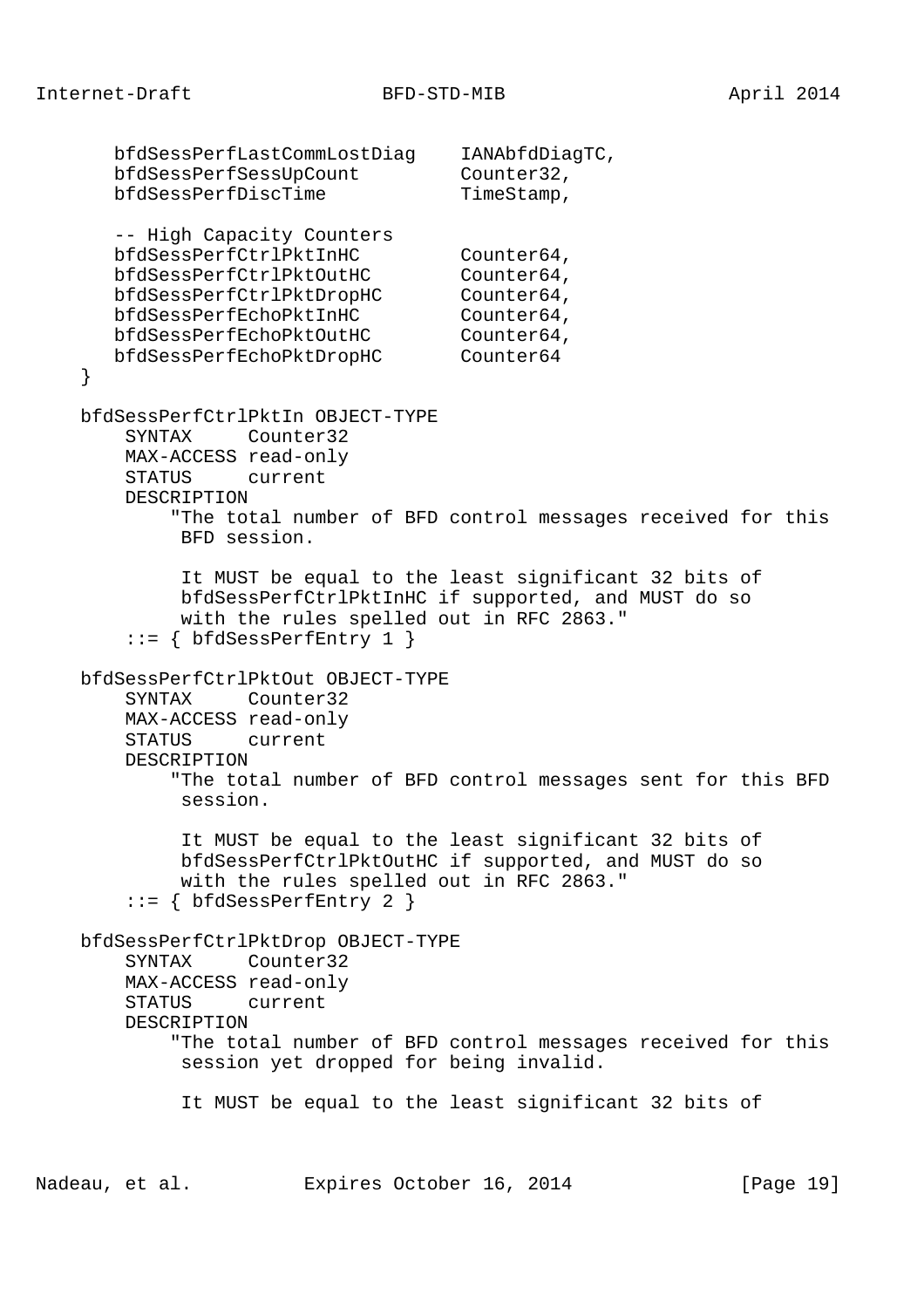bfdSessPerfCtrlPktDropHC if supported, and MUST do so with the rules spelled out in RFC 2863." ::= { bfdSessPerfEntry 3 } bfdSessPerfCtrlPktDropLastTime OBJECT-TYPE SYNTAX TimeStamp MAX-ACCESS read-only STATUS current DESCRIPTION "The value of sysUpTime on the most recent occasion at which received BFD control message for this session was dropped. If no such up event exists, this object contains a zero value."  $::=$  { bfdSessPerfEntry 4 } bfdSessPerfEchoPktIn OBJECT-TYPE SYNTAX Counter32 MAX-ACCESS read-only STATUS current DESCRIPTION "The total number of BFD echo messages received for this BFD session. It MUST be equal to the least significant 32 bits of bfdSessPerfEchoPktInHC if supported, and MUST do so with the rules spelled out in RFC 2863."  $::= \{ bfdSessPerfEntry 5 \}$  bfdSessPerfEchoPktOut OBJECT-TYPE SYNTAX Counter32 MAX-ACCESS read-only STATUS current DESCRIPTION "The total number of BFD echo messages sent for this BFD session. It MUST be equal to the least significant 32 bits of bfdSessPerfEchoPktOutHC if supported, and MUST do so with the rules spelled out in RFC 2863."  $::= \{ bfdSessPerfEntry 6 \}$  bfdSessPerfEchoPktDrop OBJECT-TYPE SYNTAX Counter32 MAX-ACCESS read-only STATUS current DESCRIPTION "The total number of BFD echo messages received for this session yet dropped for being invalid.

Nadeau, et al. Expires October 16, 2014 [Page 20]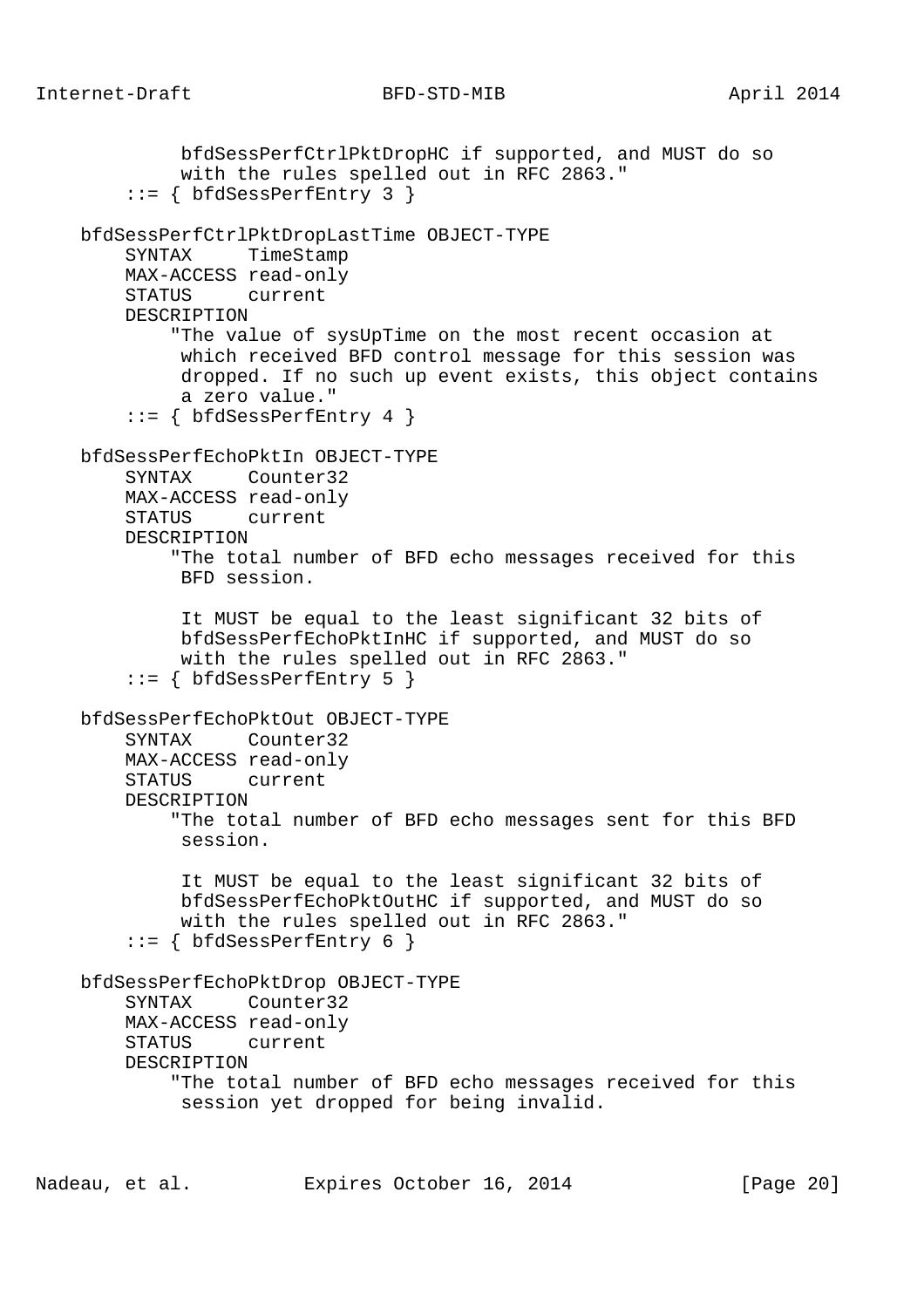```
 It MUST be equal to the least significant 32 bits of
          bfdSessPerfEchoPktDropHC if supported, and MUST do so
          with the rules spelled out in RFC 2863."
    ::= { bfdSessPerfEntry 7 }
 bfdSessPerfEchoPktDropLastTime OBJECT-TYPE
     SYNTAX TimeStamp
     MAX-ACCESS read-only
     STATUS current
     DESCRIPTION
         "The value of sysUpTime on the most recent occasion at
          which received BFD echo message for this session was
          dropped. If no such up event has been issued, this
          object contains a zero value."
    ::= { bfdSessPerfEntry 8 }
 bfdSessUpTime OBJECT-TYPE
     SYNTAX TimeStamp
     MAX-ACCESS read-only
     STATUS current
     DESCRIPTION
         "The value of sysUpTime on the most recent occasion at which
          the session came up. If no such event has been issued,
          this object contains a zero value."
     ::= { bfdSessPerfEntry 9 }
 bfdSessPerfLastSessDownTime OBJECT-TYPE
     SYNTAX TimeStamp
     MAX-ACCESS read-only
     STATUS current
     DESCRIPTION
         "The value of sysUpTime on the most recent occasion at
          which the last time communication was lost with the
          neighbor. If no down event has been issued this object
          contains a zero value."
     ::= { bfdSessPerfEntry 10 }
 bfdSessPerfLastCommLostDiag OBJECT-TYPE
     SYNTAX IANAbfdDiagTC
     MAX-ACCESS read-only
     STATUS current
     DESCRIPTION
         "The BFD diag code for the last time communication was lost
          with the neighbor. If such an event has not been issued
          this object contains a zero value."
    ::= { bfdSessPerfEntry 11 }
 bfdSessPerfSessUpCount OBJECT-TYPE
```
Nadeau, et al. Expires October 16, 2014 [Page 21]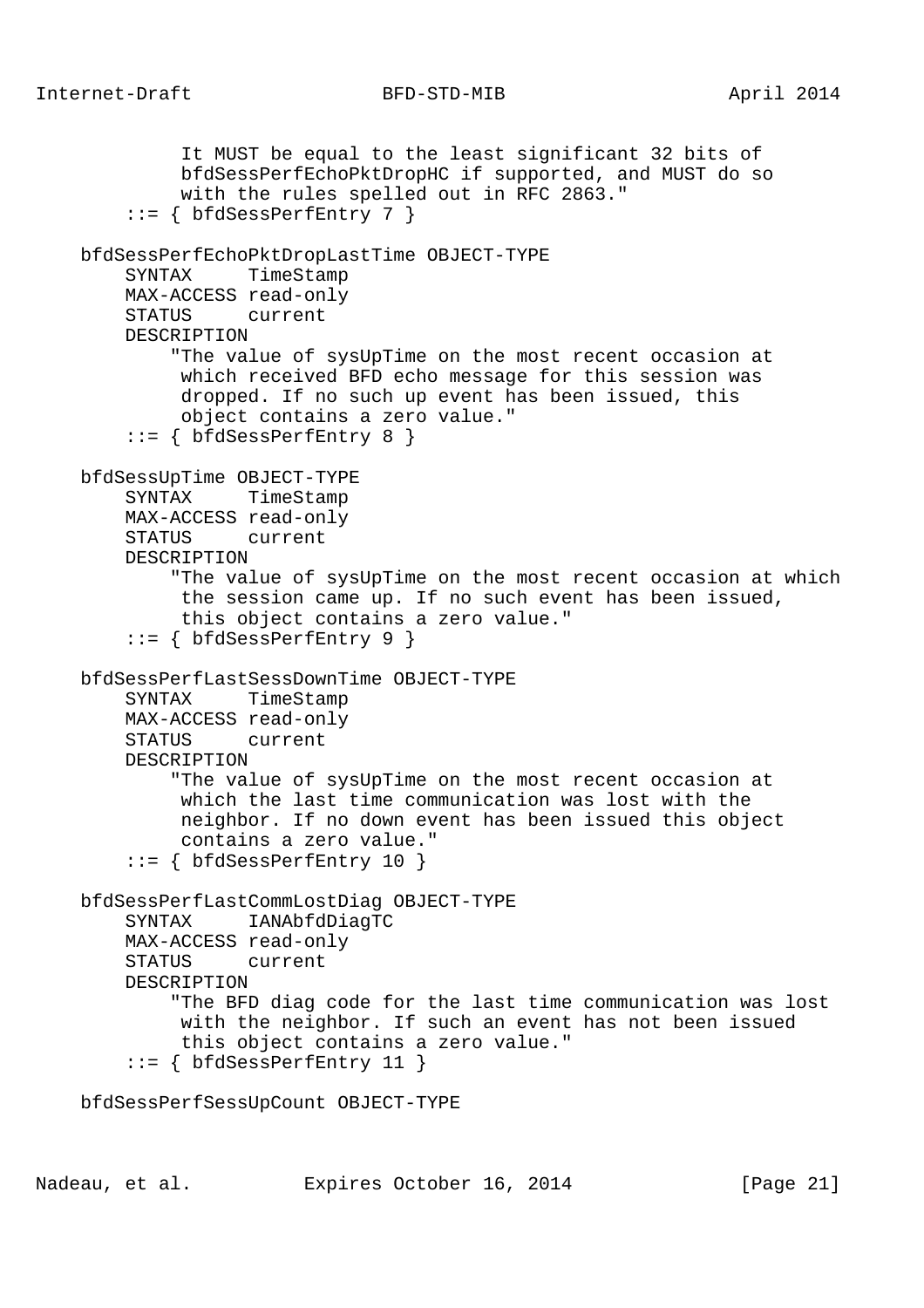SYNTAX Counter32 MAX-ACCESS read-only STATUS current DESCRIPTION "The number of times this session has gone into the Up state since the system last rebooted." ::= { bfdSessPerfEntry 12 } bfdSessPerfDiscTime OBJECT-TYPE SYNTAX TimeStamp MAX-ACCESS read-only STATUS current DESCRIPTION "The value of sysUpTime on the most recent occasion at which any one or more of the session counters suffered a discontinuity. The relevant counters are the specific instances associated with this BFD session of any Counter32 object contained in the BfdSessPerfTable. If no such discontinuities have occurred since the last re-initialization of the local management subsystem, then this object contains a zero value." ::= { bfdSessPerfEntry 13 } bfdSessPerfCtrlPktInHC OBJECT-TYPE SYNTAX Counter64 MAX-ACCESS read-only STATUS current DESCRIPTION "This value represents the total number of BFD control messages received for this BFD session. The least significant 32 bits MUST equal to bfdSessPerfCtrlPktIn, and MUST do so with the rules spelled out in RFC 2863." ::= { bfdSessPerfEntry 14 } bfdSessPerfCtrlPktOutHC OBJECT-TYPE SYNTAX Counter64 MAX-ACCESS read-only STATUS current DESCRIPTION "This value represents the total number of BFD control messages transmitted for this BFD session. The least significant 32 bits MUST equal to bfdSessPerfCtrlPktOut, and MUST do so with

Nadeau, et al. Expires October 16, 2014 [Page 22]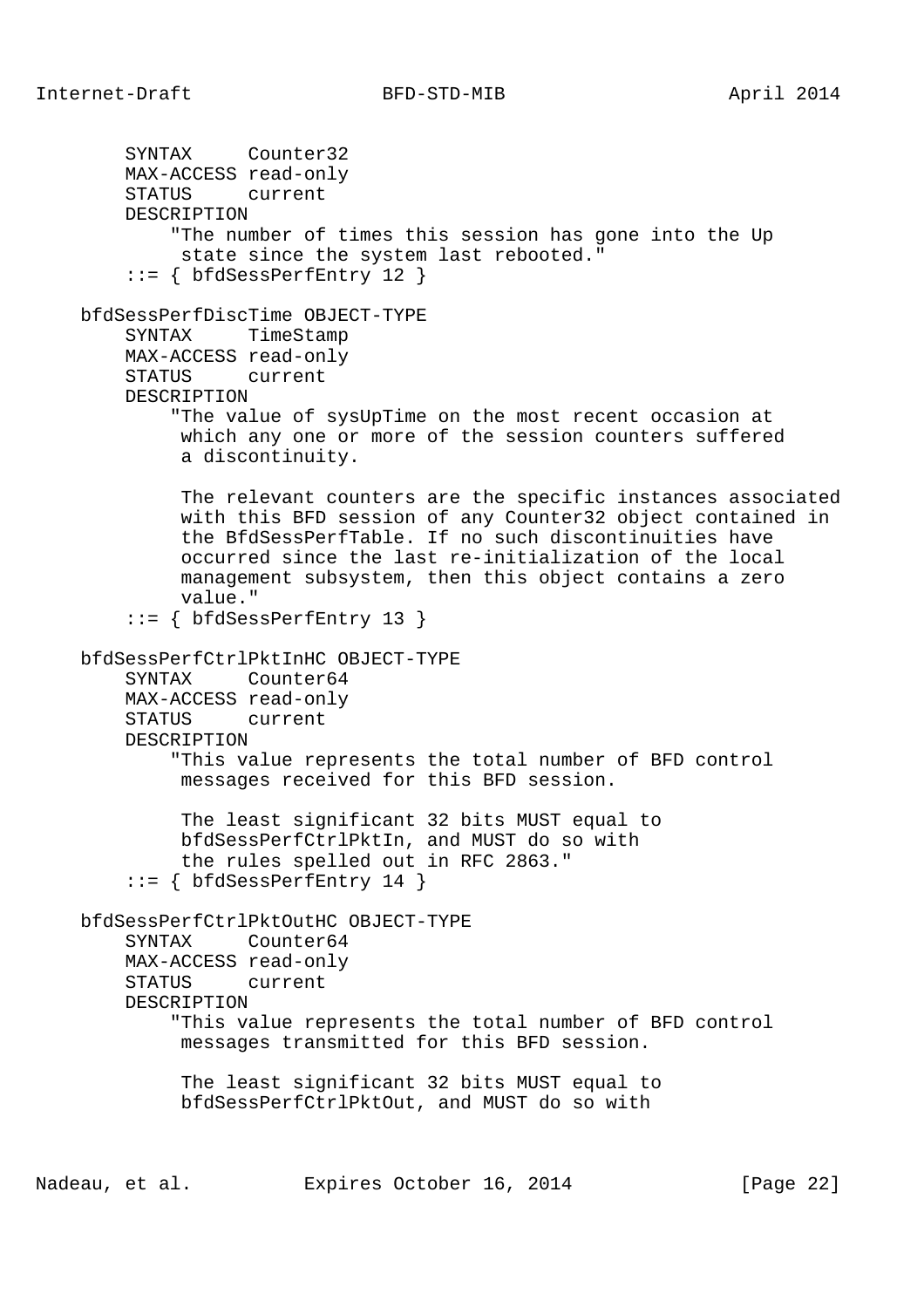the rules spelled out in RFC 2863."  $::= \{ bfdSessPerfEntry 15 \}$  bfdSessPerfCtrlPktDropHC OBJECT-TYPE SYNTAX Counter64 MAX-ACCESS read-only STATUS current DESCRIPTION "This value represents the total number of BFD control messages received for this BFD session yet dropped for being invalid. The least significant 32 bits MUST equal to bfdSessPerfCtrlPktDrop, and MUST do so with the rules spelled out in RFC 2863."  $::=$  { bfdSessPerfEntry 16 } bfdSessPerfEchoPktInHC OBJECT-TYPE SYNTAX Counter64 MAX-ACCESS read-only STATUS current DESCRIPTION "This value represents the total number of BFD echo messages received for this BFD session. The least significant 32 bits MUST equal to bfdSessPerfEchoPktIn, and MUST do so with the rules spelled out in RFC 2863."  $::=$  { bfdSessPerfEntry 17 } bfdSessPerfEchoPktOutHC OBJECT-TYPE SYNTAX Counter64 MAX-ACCESS read-only STATUS current DESCRIPTION "This value represents the total number of BFD echo messages transmitted for this BFD session. The least significant 32 bits MUST equal to bfdSessPerfEchoPktOut, and MUST do so with the rules spelled out in RFC 2863." ::= { bfdSessPerfEntry 18 } bfdSessPerfEchoPktDropHC OBJECT-TYPE SYNTAX Counter64 MAX-ACCESS read-only STATUS current DESCRIPTION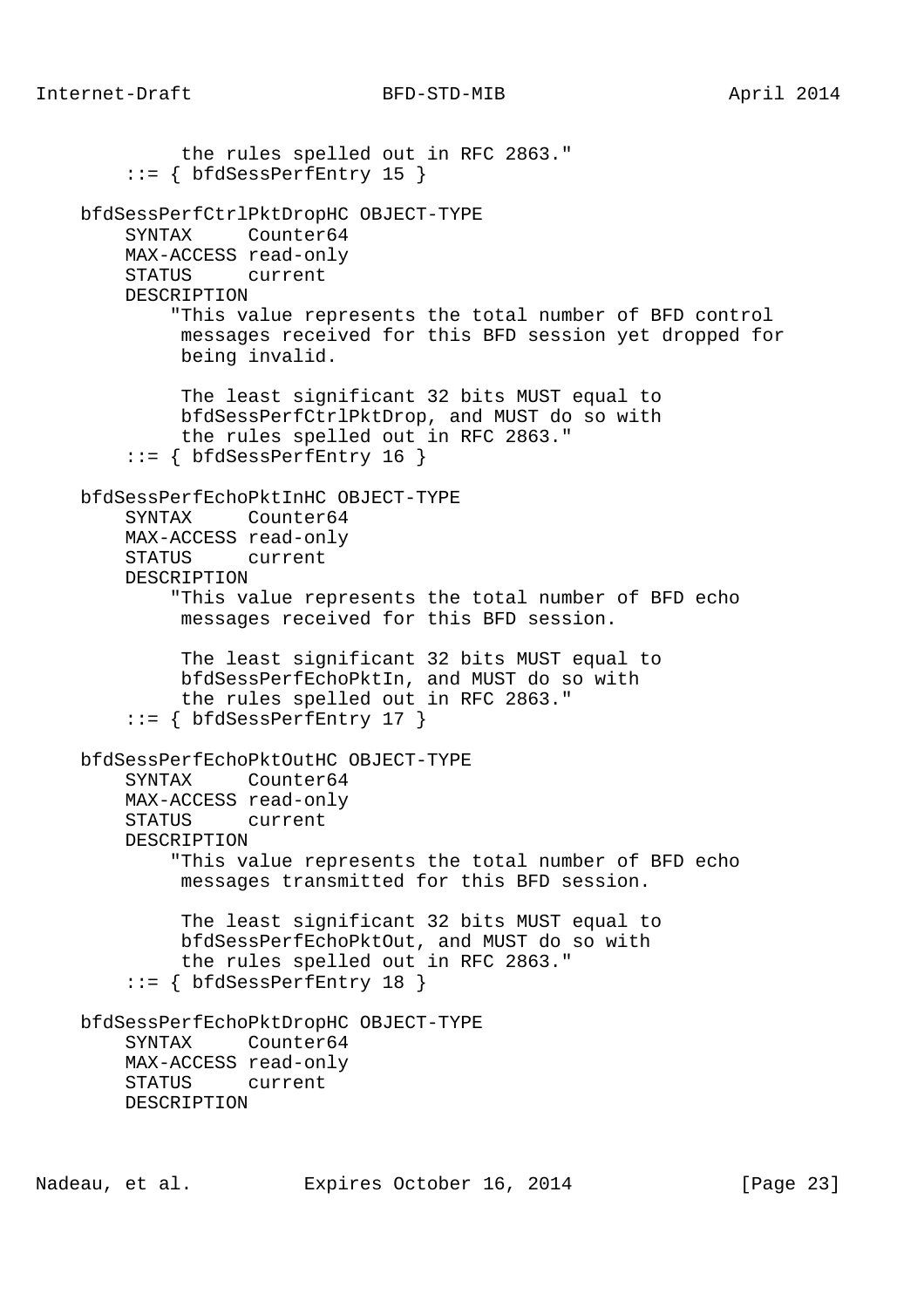```
 "This value represents the total number of BFD echo
           messages received for this BFD session yet dropped
           for being invalid.
           The least significant 32 bits MUST equal to
           bfdSessPerfEchoPktDrop, and MUST do so with
           the rules spelled out in RFC 2863."
      ::= { bfdSessPerfEntry 19 }
 -- BFD Session Discriminator Mapping Table
 bfdSessDiscMapTable OBJECT-TYPE
      SYNTAX SEQUENCE OF BfdSessDiscMapEntry
      MAX-ACCESS not-accessible
      STATUS current
      DESCRIPTION
          "The BFD Session Discriminator Mapping Table maps a
           local discriminator value to associated BFD session's
          bfdSessIndex found in the bfdSessionTable."
     ::= { bfdObjects 4 }
 bfdSessDiscMapEntry OBJECT-TYPE
      SYNTAX BfdSessDiscMapEntry
      MAX-ACCESS not-accessible
      STATUS current
      DESCRIPTION
          "The BFD Session Discriminator Mapping Entry
           specifies a mapping between a local discriminator
           and a BFD session."
      INDEX { bfdSessDiscriminator }
      ::= { bfdSessDiscMapTable 1 }
 BfdSessDiscMapEntry ::= SEQUENCE {
     bfdSessDiscMapIndex BfdSessIndexTC
  }
 bfdSessDiscMapIndex OBJECT-TYPE
      SYNTAX BfdSessIndexTC
      MAX-ACCESS read-only
      STATUS current
      DESCRIPTION
          "This object specifies a mapping between a
           local discriminator and a BFD Session in
           the BfdSessTable."
      ::= { bfdSessDiscMapEntry 1 }
 -- BFD Session IP Mapping Table
```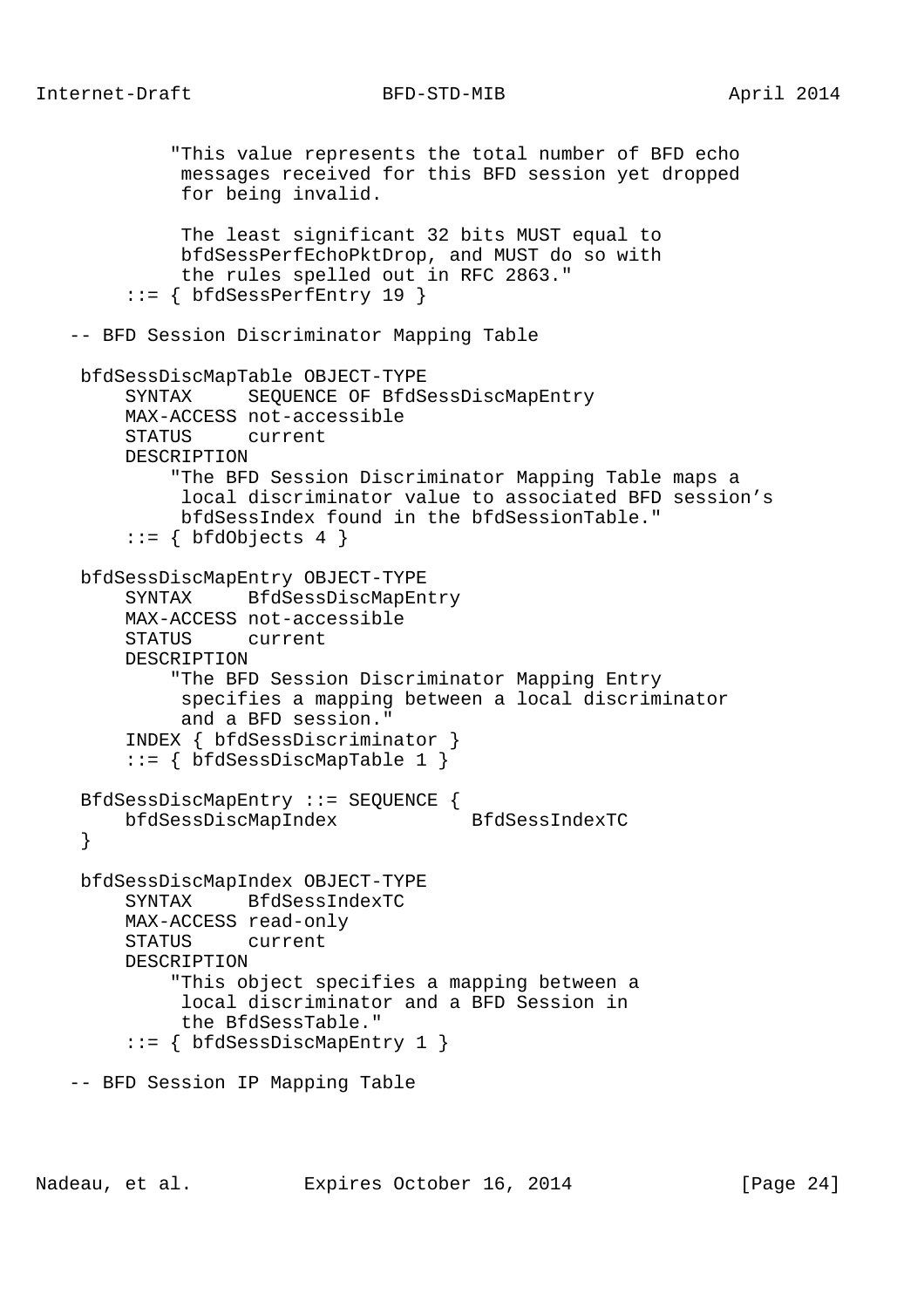```
 bfdSessIpMapTable OBJECT-TYPE
        SYNTAX SEQUENCE OF BfdSessIpMapEntry
        MAX-ACCESS not-accessible
        STATUS current
        DESCRIPTION
             "The BFD Session IP Mapping Table maps given
             bfdSessInterface, bfdSessSrcAddrType, bfdSessSrcAddr,
             bfdSessDstAddrType and bfdSessDstAddr
             to an associated BFD session found in the
             bfdSessionTable."
        ::= { bfdObjects 5 }
    bfdSessIpMapEntry OBJECT-TYPE
        SYNTAX BfdSessIpMapEntry
        MAX-ACCESS not-accessible
        STATUS current
        DESCRIPTION
             "The BFD Session IP Map Entry contains a mapping
             from the IP information for a session, to the session
             in the bfdSessionTable."
         INDEX {
            bfdSessInterface,
            bfdSessSrcAddrType,
            bfdSessSrcAddr,
            bfdSessDstAddrType,
        bfdSessDstAddr<br>}
 }
        ::= \{ bfdSessIpMapTable 1 \} BfdSessIpMapEntry ::= SEQUENCE {
        bfdSessIpMapIndex BfdSessIndexTC
     }
    bfdSessIpMapIndex OBJECT-TYPE
        SYNTAX BfdSessIndexTC
        MAX-ACCESS read-only
        STATUS current
        DESCRIPTION
             "This object specifies the BfdSessIndexTC referred
             to by the indexes of this row. In essence, a mapping is
             provided between these indexes and the BfdSessTable."
         ::= { bfdSessIpMapEntry 1 }
   -- Notification Configuration
    bfdSessUp NOTIFICATION-TYPE
        OBJECTS {
            bfdSessDiag, -- low range value
```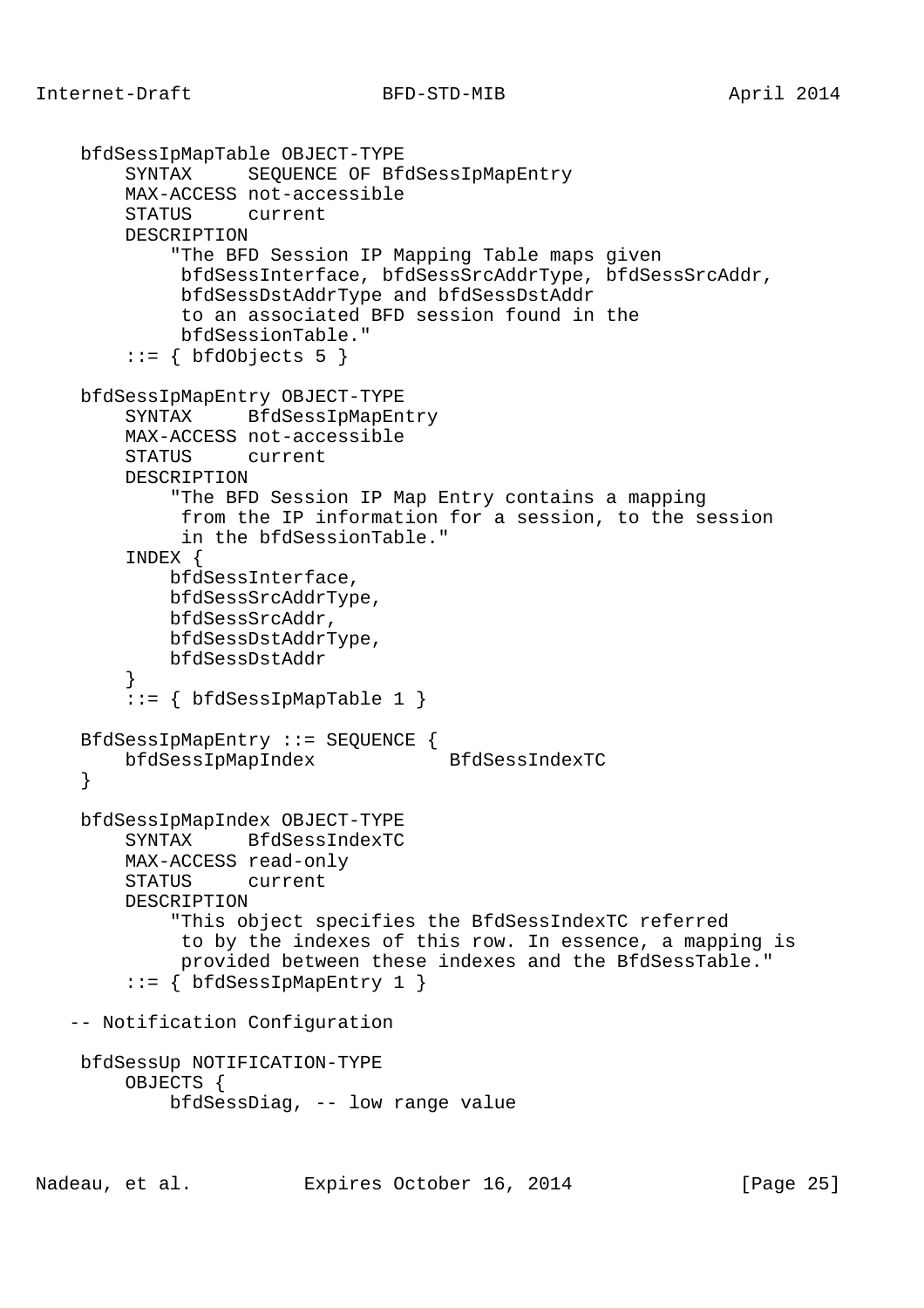```
 bfdSessDiag -- high range value
         }
        STATUS current
        DESCRIPTION
             "This notification is generated when the
             bfdSessState object for one or more contiguous
             entries in bfdSessTable are about to enter the up(4)
              state from some other state. The included values of
             bfdSessDiag MUST both be set equal to this
            new state (i.e: up(4)). The two instances of
             bfdSessDiag in this notification indicate the range
              of indexes that are affected. Note that all the indexes
              of the two ends of the range can be derived from the
              instance identifiers of these two objects. For the
             cases where a contiguous range of sessions
             have transitioned into the up(4) state at roughly
              the same time, the device SHOULD issue a single
             notification for each range of contiguous indexes in
             an effort to minimize the emission of a large number
             of notifications. If a notification has to be
              issued for just a single bfdSessEntry, then
             the instance identifier (and values) of the two
             bfdSessDiag objects MUST be the identical."
         ::= { bfdNotifications 1 }
    bfdSessDown NOTIFICATION-TYPE
        OBJECTS {
            bfdSessDiag, -- low range value
         bfdSessDiag -- high range value
 }
        STATUS current
        DESCRIPTION
             "This notification is generated when the
             bfdSessState object for one or more contiguous
              entries in bfdSessTable are about to enter the down(2)
             or adminDown(1) states from some other state. The included
              values of bfdSessDiag MUST both be set equal to this new
              state (i.e: down(2) or adminDown(1)). The two instances
             of bfdSessDiag in this notification indicate the range
              of indexes that are affected. Note that all the indexes
             of the two ends of the range can be derived from the
              instance identifiers of these two objects. For
              cases where a contiguous range of sessions
             have transitioned into the down(2) or adminDown(1) states
             at roughly the same time, the device SHOULD issue a single
             notification for each range of contiguous indexes in
              an effort to minimize the emission of a large number
              of notifications. If a notification has to be
```
Nadeau, et al. Expires October 16, 2014 [Page 26]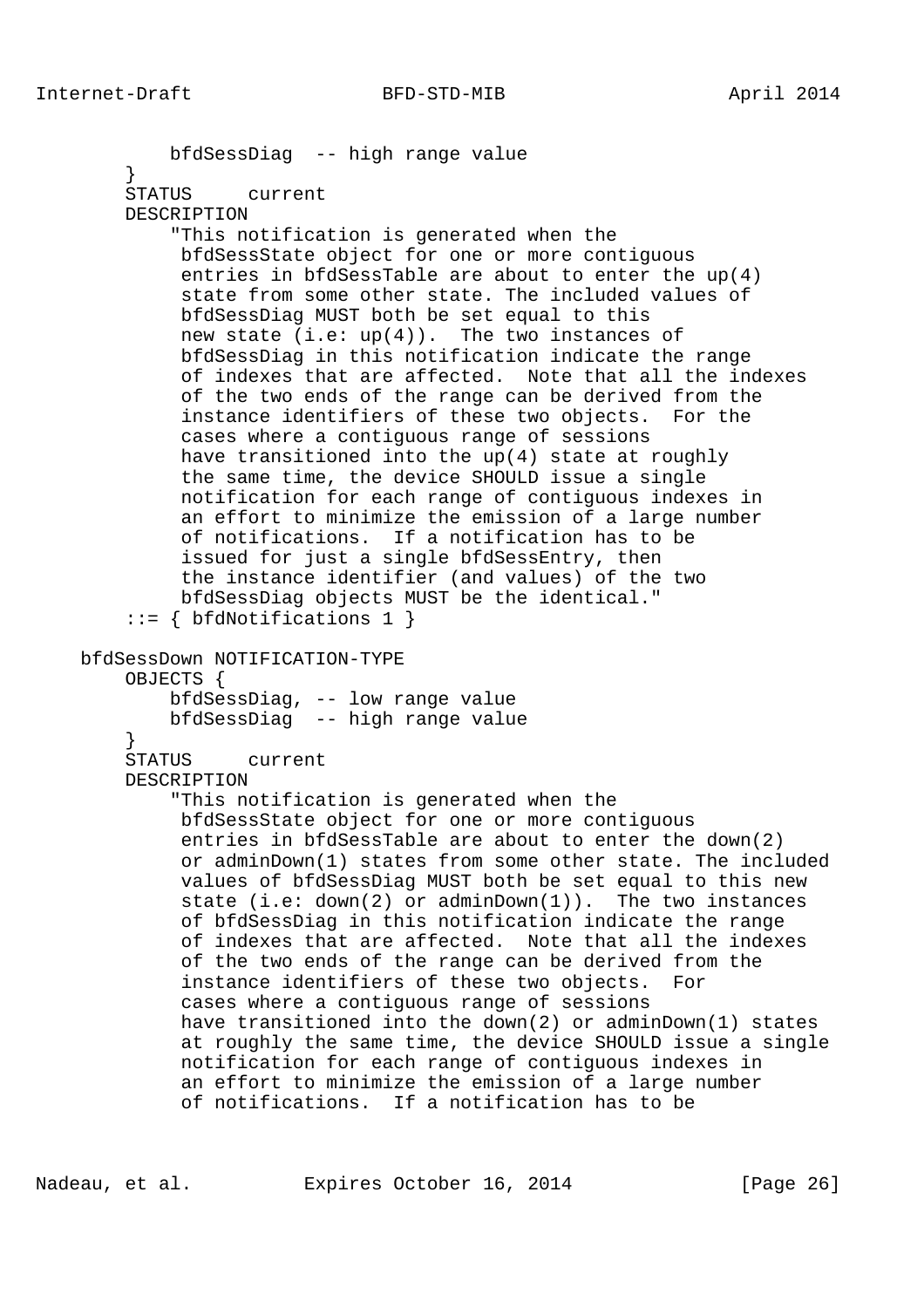```
 issued for just a single bfdSessEntry, then
           the instance identifier (and values) of the two
          bfdSessDiag objects MUST be the identical."
      ::= { bfdNotifications 2 }
 -- Module compliance.
 bfdGroups
    OBJECT IDENTIFIER ::= { bfdConformance 1 }
 bfdCompliances
     OBJECT IDENTIFIER ::= { bfdConformance 2 }
 -- Compliance requirement for fully compliant implementations.
 bfdModuleFullCompliance MODULE-COMPLIANCE
     STATUS current
     DESCRIPTION
          "Compliance statement for agents that provide full
           support for the BFD-MIB module. Such devices can
           then be monitored and also be configured using
           this MIB module."
     MODULE -- This module.
     MANDATORY-GROUPS {
         bfdSessionGroup,
         bfdSessionReadOnlyGroup,
         bfdSessionPerfGroup,
         bfdNotificationGroup
      }
     GROUP bfdSessionPerfHCGroup
     DESCRIPTION "This group is mandatory for all systems that
                   are able to support the Counter64 date type."
     OBJECT bfdSessSrcAddrType
     SYNTAX InetAddressType { unknown(0), ipv4(1),
                                    ipv6(2), ipv6z(4) }
    DESCRIPTION "Only unknown(0), ipv4(1), ipv6(2) and ipv6z(4) support are required."
     OBJECT bfdSessSrcAddr
     SYNTAX InetAddress (SIZE (0|4|16|20))
     DESCRIPTION "An implementation is only required to support
                  unknown(0), ipv4(1), ipv6(2) and ipv6z(4) sizes."
     OBJECT bfdSessDstAddrType
```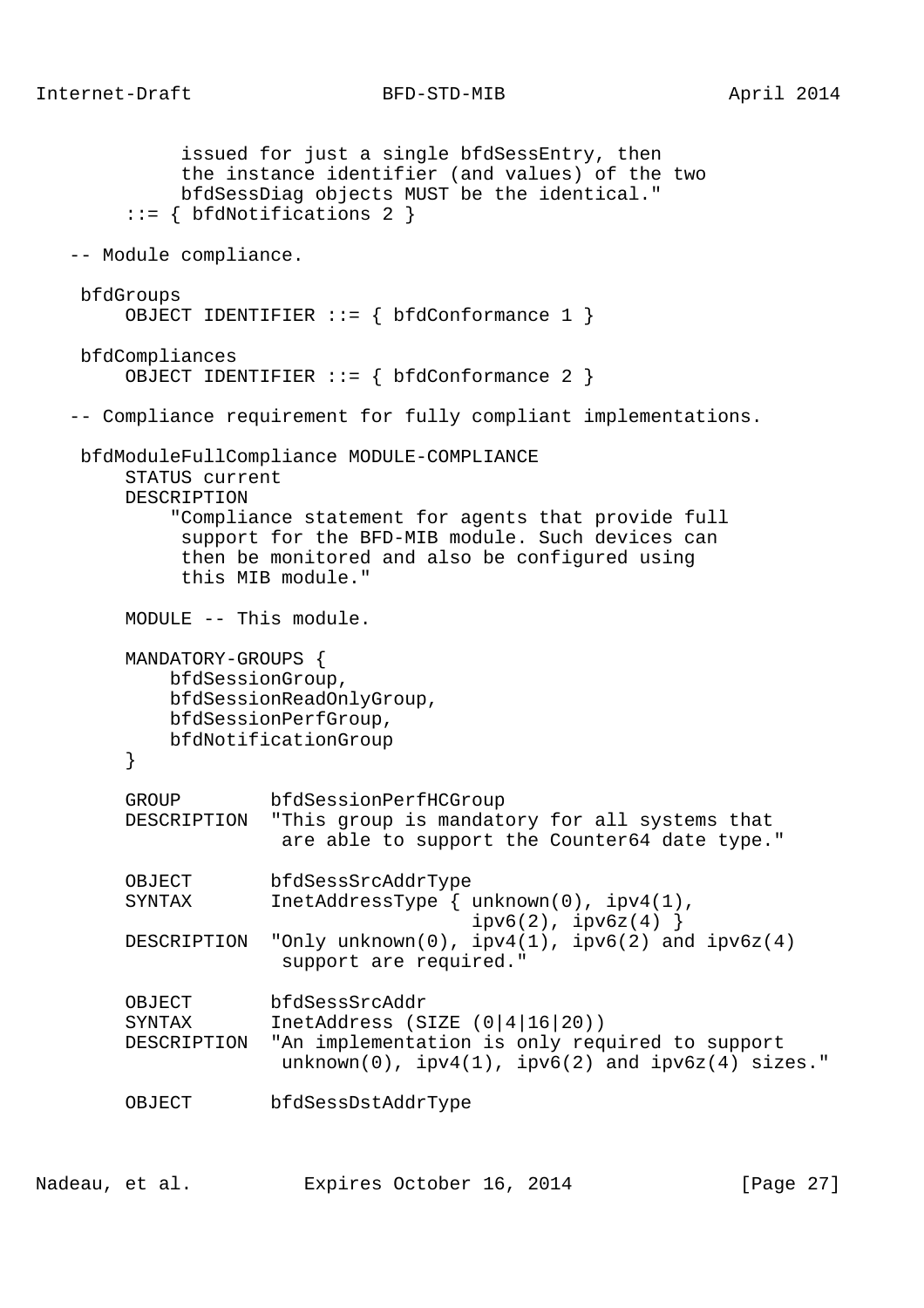SYNTAX InetAddressType { unknown(0), ipv4(1),  $ipv6(2)$ ,  $ipv6z(4)$  } DESCRIPTION "Only unknown(0), ipv4(1), ipv6(2) and ipv6z(4) support are required." OBJECT bfdSessDstAddr SYNTAX InetAddress (SIZE (0|4|16|20)) DESCRIPTION "An implementation is only required to support  $unknown(0)$ ,  $ipv4(1)$ ,  $ipv6(2)$  and  $ipv6z(4)$  sizes." OBJECT bfdSessRowStatus<br>SYNTAX RowStatus { acti RowStatus  $\{$  active(1), notInService(2)  $\}$  WRITE-SYNTAX RowStatus { active(1), notInService(2), createAndGo(4), destroy(6) } DESCRIPTION "Support for createAndWait and notReady is not required."  $::= \{ bfdCompliances 1 \}$  bfdModuleReadOnlyCompliance MODULE-COMPLIANCE STATUS current DESCRIPTION "Compliance requirement for implementations that only provide read-only support for BFD-MIB. Such devices can then be monitored but cannot be configured using this MIB module." MODULE -- This module. MANDATORY-GROUPS { bfdSessionGroup, bfdSessionReadOnlyGroup, bfdSessionPerfGroup, bfdNotificationGroup } GROUP bfdSessionPerfHCGroup DESCRIPTION "This group is mandatory for all systems that are able to support the Counter64 date type." OBJECT bfdSessVersionNumber MIN-ACCESS read-only DESCRIPTION "Write access is not required." OBJECT bfdSessType MIN-ACCESS read-only DESCRIPTION "Write access is not required."

Nadeau, et al. **Expires October 16, 2014** [Page 28]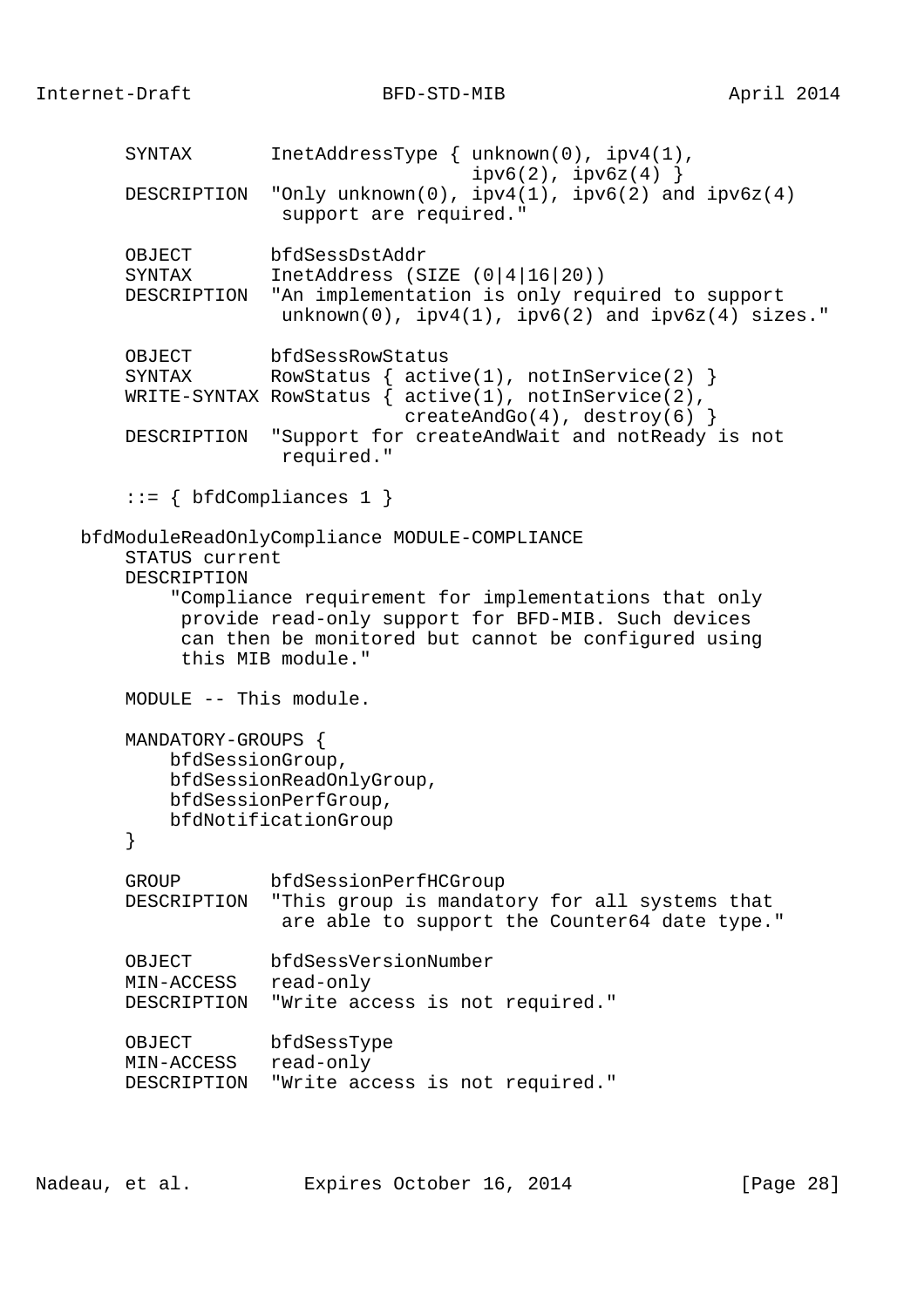OBJECT bfdSessDiscriminator MIN-ACCESS read-only DESCRIPTION "Write access is not required." OBJECT bfdSessDestinationUdpPort MIN-ACCESS read-only DESCRIPTION "Write access is not required." OBJECT bfdSessSourceUdpPort MIN-ACCESS read-only DESCRIPTION "Write access is not required." OBJECT bfdSessEchoSourceUdpPort MIN-ACCESS read-only DESCRIPTION "Write access is not required." OBJECT bfdSessAdminStatus MIN-ACCESS read-only DESCRIPTION "Write access is not required." OBJECT bfdSessOperMode MIN-ACCESS read-only DESCRIPTION "Write access is not required." OBJECT bfdSessDemandModeDesiredFlag MIN-ACCESS read-only DESCRIPTION "Write access is not required." OBJECT bfdSessControlPlaneIndepFlag MIN-ACCESS read-only DESCRIPTION "Write access is not required." OBJECT bfdSessMultipointFlag MIN-ACCESS read-only DESCRIPTION "Write access is not required." OBJECT bfdSessInterface MIN-ACCESS read-only DESCRIPTION "Write access is not required." OBJECT bfdSessSrcAddrType SYNTAX InetAddressType { unknown(0), ipv4(1),  $ipv6(2)$ ,  $ipv6z(4)$  } MIN-ACCESS read-only DESCRIPTION "Only unknown(0), ipv4(1), ipv6(2) and ipv6z(4) support are required." OBJECT bfdSessSrcAddr

Nadeau, et al. **Expires October 16, 2014** [Page 29]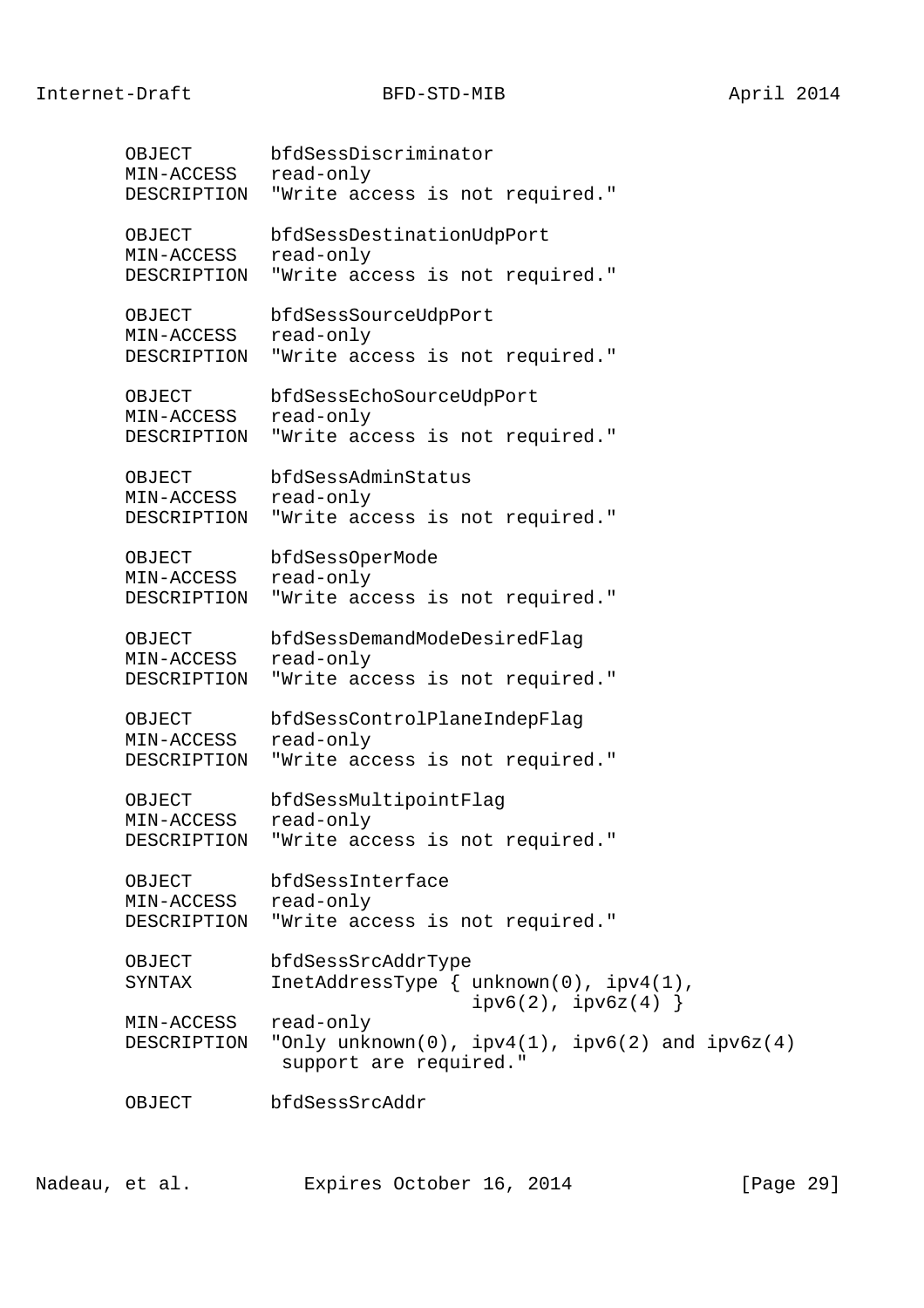SYNTAX InetAddress (SIZE (0|4|16|20)) MIN-ACCESS read-only DESCRIPTION "An implementation is only required to support  $unknown(0)$ ,  $ipv4(1)$ ,  $ipv6(2)$  and  $ipv6z(4)$  sizes." OBJECT bfdSessDstAddrType SYNTAX InetAddressType { unknown(0), ipv4(1),  $ipv6(2)$ ,  $ipv6z(4)$  } MIN-ACCESS read-only DESCRIPTION "Only unknown(0),  $ipv4(1)$ ,  $ipv6(2)$  and  $ipv6z(4)$  support are required." OBJECT bfdSessDstAddr SYNTAX InetAddress (SIZE (0|4|16|20)) MIN-ACCESS read-only DESCRIPTION "An implementation is only required to support  $unknown(0)$ ,  $ipv4(1)$ ,  $ipv6(2)$  and  $ipv6z(4)$  sizes." OBJECT bfdSessGTSM MIN-ACCESS read-only DESCRIPTION "Write access is not required." OBJECT bfdSessGTSMTTL MIN-ACCESS read-only DESCRIPTION "Write access is not required." OBJECT bfdSessDesiredMinTxInterval MIN-ACCESS read-only DESCRIPTION "Write access is not required." OBJECT bfdSessReqMinRxInterval MIN-ACCESS read-only DESCRIPTION "Write access is not required." OBJECT bfdSessReqMinEchoRxInterval MIN-ACCESS read-only DESCRIPTION "Write access is not required." OBJECT bfdSessDetectMult MIN-ACCESS read-only DESCRIPTION "Write access is not required." OBJECT bfdSessAuthPresFlag MIN-ACCESS read-only DESCRIPTION "Write access is not required." OBJECT bfdSessAuthenticationType MIN-ACCESS read-only

Nadeau, et al. Expires October 16, 2014 [Page 30]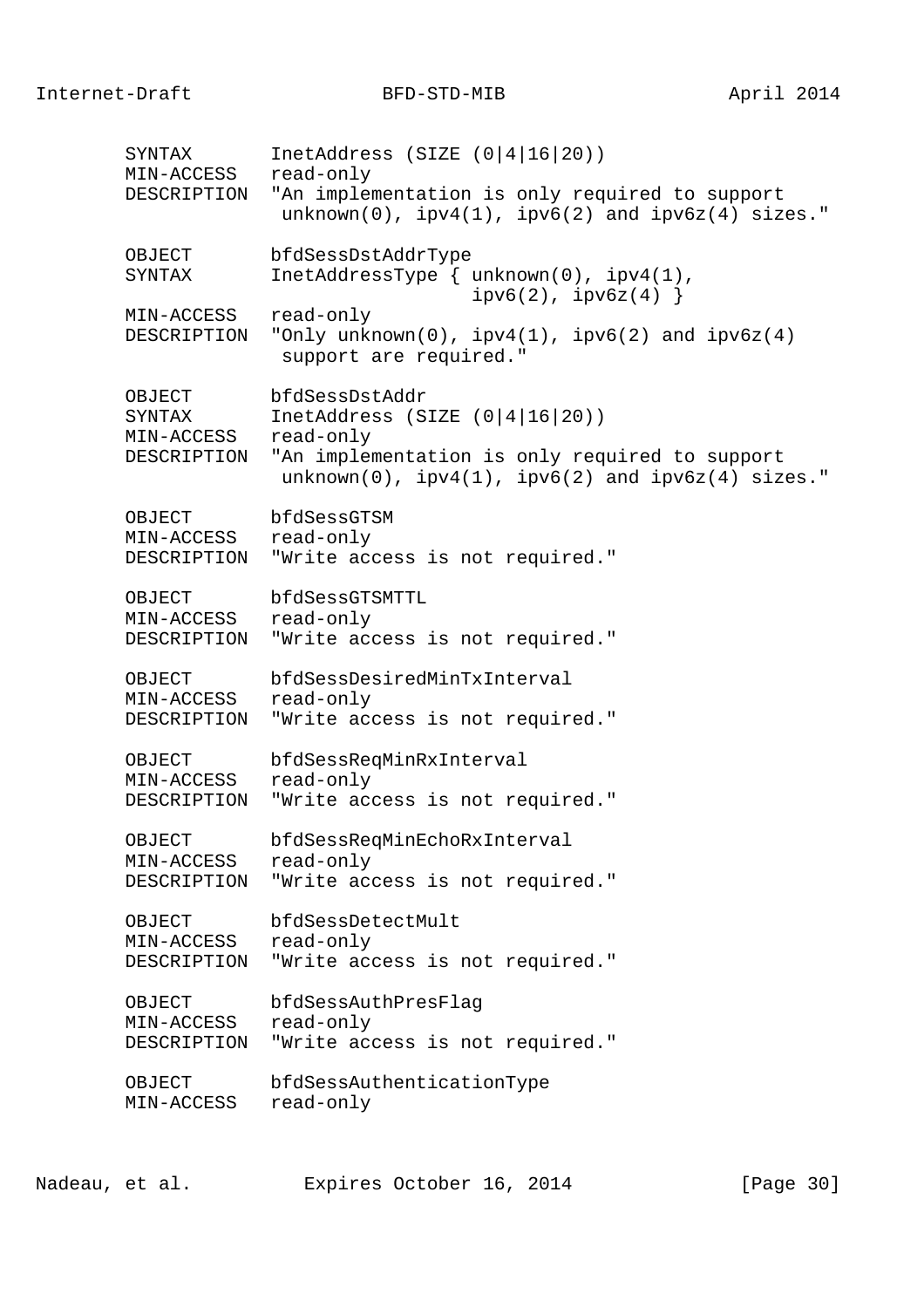Internet-Draft BFD-STD-MIB April 2014

 DESCRIPTION "Write access is not required." OBJECT bfdSessAuthenticationKeyID MIN-ACCESS read-only DESCRIPTION "Write access is not required." OBJECT bfdSessAuthenticationKey MIN-ACCESS read-only DESCRIPTION "Write access is not required." OBJECT bfdSessStorageType MIN-ACCESS read-only DESCRIPTION "Write access is not required." OBJECT bfdSessRowStatus SYNTAX RowStatus { active(1) } MIN-ACCESS read-only DESCRIPTION "Write access is not required." ::= { bfdCompliances 2 } -- Units of conformance. bfdSessionGroup OBJECT-GROUP OBJECTS { bfdAdminStatus, bfdOperStatus, bfdSessNotificationsEnable, bfdSessVersionNumber, bfdSessType, bfdSessIndexNext, bfdSessDiscriminator, bfdSessDestinationUdpPort, bfdSessSourceUdpPort, bfdSessEchoSourceUdpPort, bfdSessAdminStatus, bfdSessOperStatus, bfdSessOperMode, bfdSessDemandModeDesiredFlag, bfdSessControlPlaneIndepFlag, bfdSessMultipointFlag, bfdSessInterface, bfdSessSrcAddrType, bfdSessSrcAddr, bfdSessDstAddrType, bfdSessDstAddr, bfdSessGTSM, bfdSessGTSMTTL,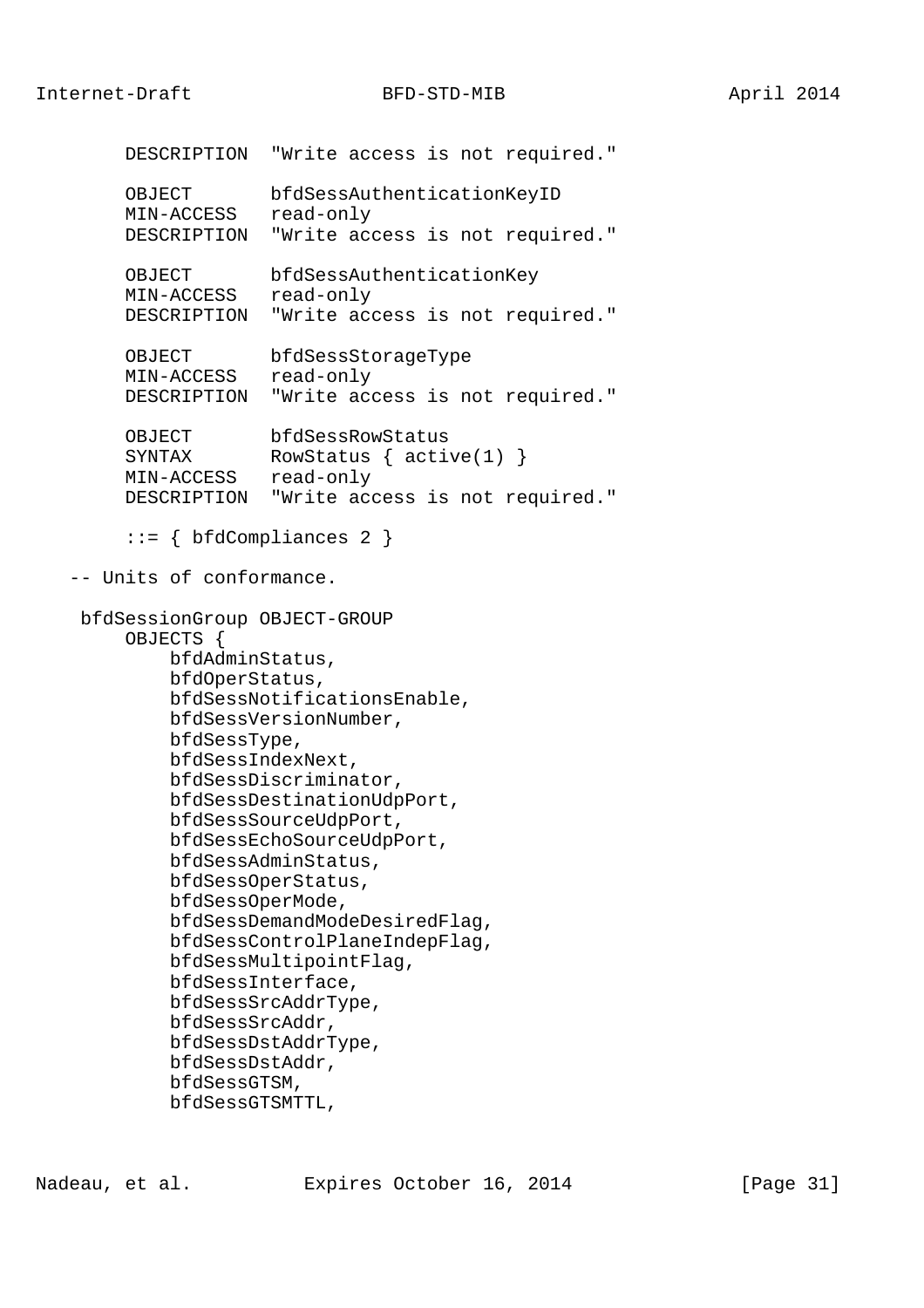```
 bfdSessDesiredMinTxInterval,
             bfdSessReqMinRxInterval,
             bfdSessReqMinEchoRxInterval,
             bfdSessDetectMult,
             bfdSessAuthPresFlag,
             bfdSessAuthenticationType,
             bfdSessAuthenticationKeyID,
             bfdSessAuthenticationKey,
             bfdSessStorageType,
             bfdSessRowStatus
 }
         STATUS current
         DESCRIPTION
             "Collection of objects needed for BFD sessions."
        ::= \{ \text{bfGrows 1} \} bfdSessionReadOnlyGroup OBJECT-GROUP
         OBJECTS {
             bfdSessRemoteDiscr,
             bfdSessState,
             bfdSessRemoteHeardFlag,
             bfdSessDiag,
             bfdSessNegotiatedInterval,
             bfdSessNegotiatedEchoInterval,
             bfdSessNegotiatedDetectMult,
             bfdSessDiscMapIndex,
             bfdSessIpMapIndex
         }
         STATUS current
         DESCRIPTION
             "Collection of read-only objects needed for BFD sessions."
        ::= \{ bfdGroups 2 \} bfdSessionPerfGroup OBJECT-GROUP
         OBJECTS {
             bfdSessPerfCtrlPktIn,
             bfdSessPerfCtrlPktOut,
             bfdSessPerfCtrlPktDrop,
             bfdSessPerfCtrlPktDropLastTime,
             bfdSessPerfEchoPktIn,
             bfdSessPerfEchoPktOut,
             bfdSessPerfEchoPktDrop,
             bfdSessPerfEchoPktDropLastTime,
             bfdSessUpTime,
             bfdSessPerfLastSessDownTime,
             bfdSessPerfLastCommLostDiag,
             bfdSessPerfSessUpCount,
             bfdSessPerfDiscTime
```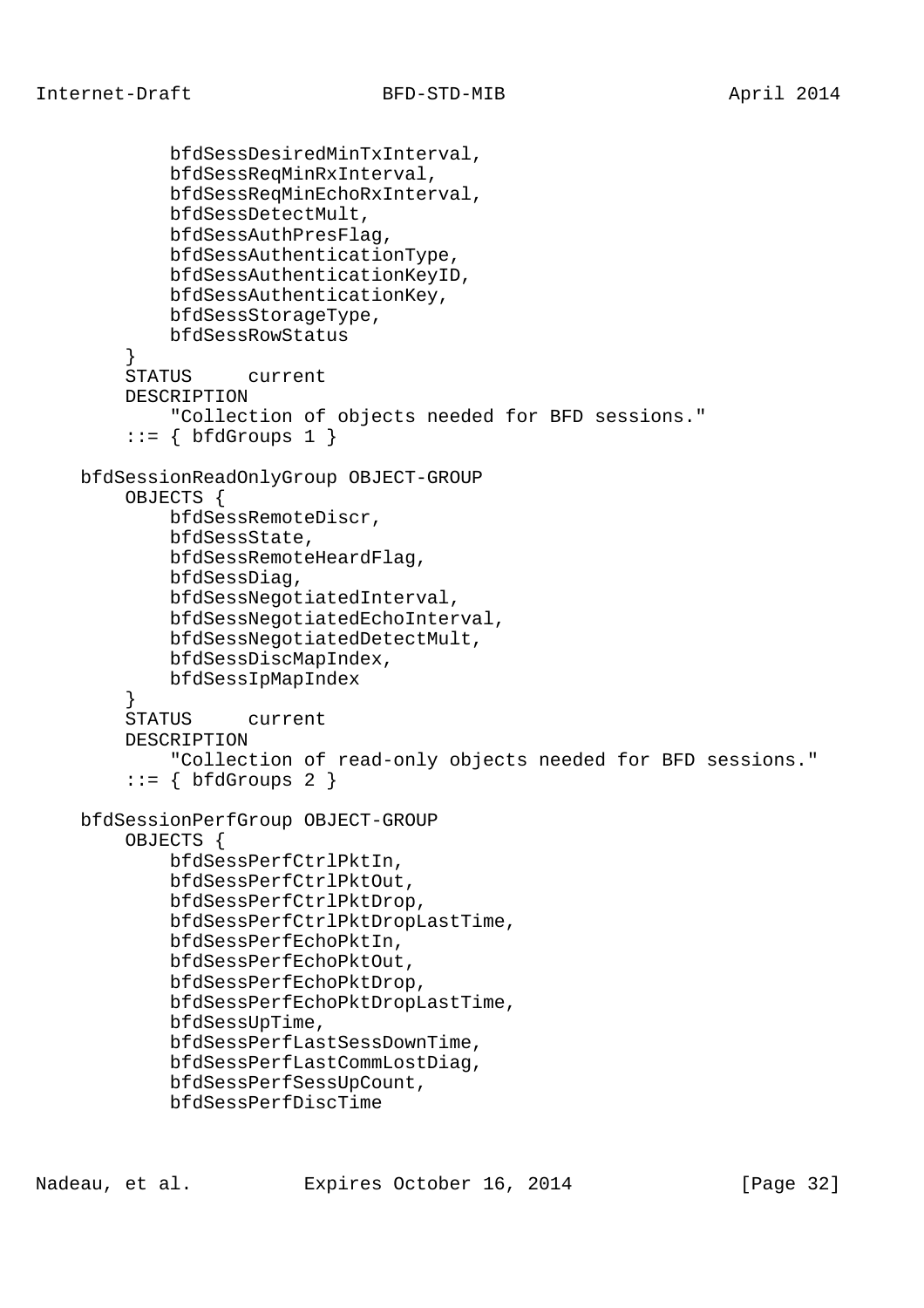```
 }
         STATUS current
         DESCRIPTION
             "Collection of objects needed to monitor the
              performance of BFD sessions."
        ::= { bfdGroups 3 }
    bfdSessionPerfHCGroup OBJECT-GROUP
         OBJECTS {
             bfdSessPerfCtrlPktInHC,
             bfdSessPerfCtrlPktOutHC,
             bfdSessPerfCtrlPktDropHC,
             bfdSessPerfEchoPktInHC,
             bfdSessPerfEchoPktOutHC,
             bfdSessPerfEchoPktDropHC
         }
         STATUS current
         DESCRIPTION
             "Collection of objects needed to monitor the
              performance of BFD sessions for which the
              values of bfdSessPerfPktIn, bfdSessPerfPktOut
             wrap around too quickly."
        ::= \{ \text{bfGrows } 4 \} bfdNotificationGroup NOTIFICATION-GROUP
         NOTIFICATIONS {
             bfdSessUp,
        bfdSessDown<br>}
 }
         STATUS current
         DESCRIPTION
             "Set of notifications implemented in this
             module."
        ::= { bfdGroups 5 }
```
## END

6. Security Considerations

 As BFD may be tied into the stability of the network infrastructure (such as routing protocols), the effects of an attack on a BFD session may be very serious. This ultimately has denial-of-service effects, as links may be declared to be down (or falsely declared to be up.) As such, improper manipulation of the objects represented by this MIB may result in denial of service to a large number of end users.

Nadeau, et al. **Expires October 16, 2014** [Page 33]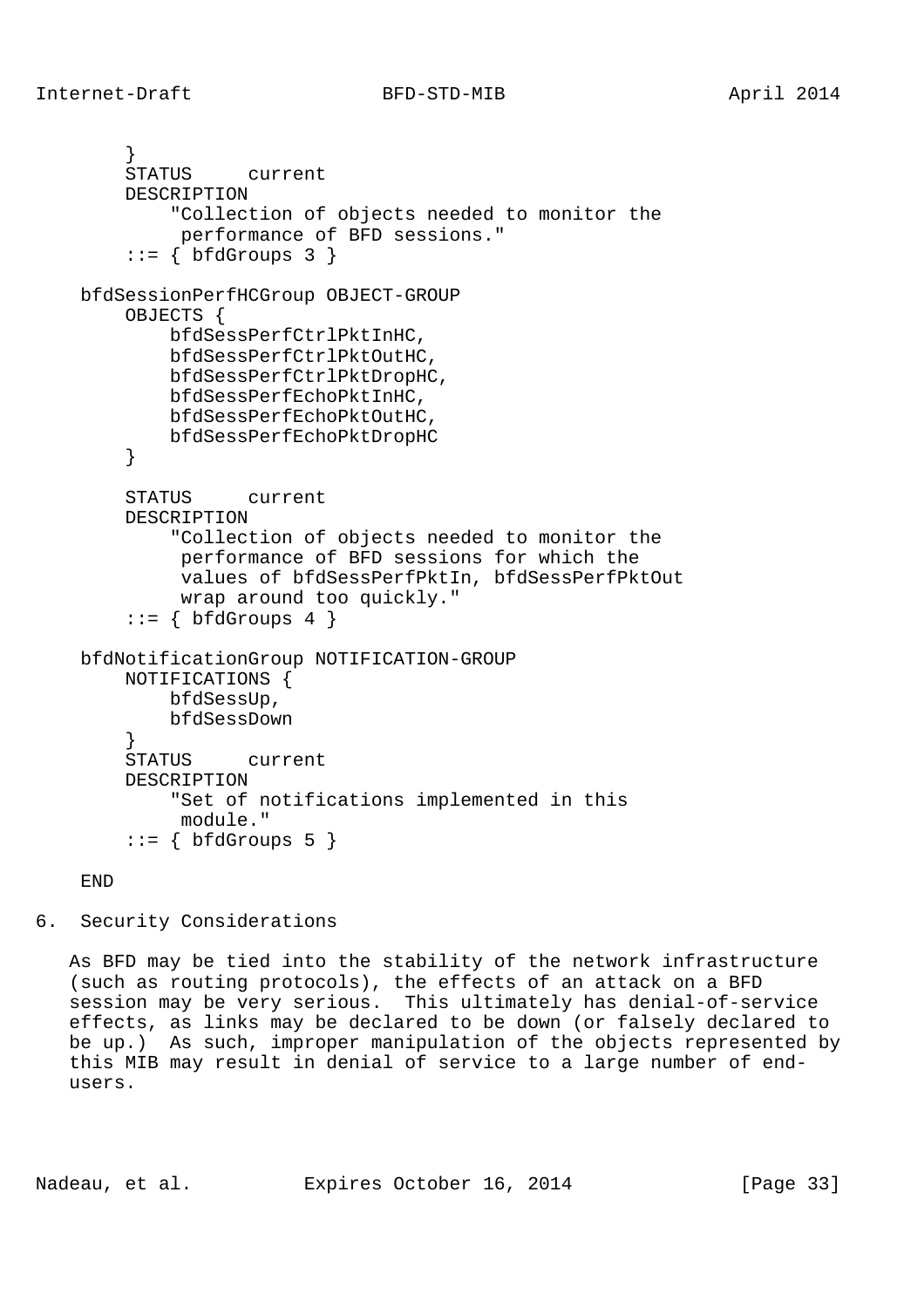There are a number of management objects defined in this MIB module with a MAX-ACCESS clause of read-write and/or read-create. Such objects may be considered sensitive or vulnerable in some network environments. The support for SET operations in a non-secure environment without proper protection can have a negative effect on network operations. These are the tables and objects and their sensitivity/vulnerability:

- o bfdSessAdminStatus Improper change of bfdSessAdminStatus, from enabled(1) to disabled(2), can cause significant disruption of the connectivity to those portions of the Internet reached via the applicable remote BFD peer.
- o bfdSessOperStatus Improper change of bfdSessOperStatus, from  $up(1)$  to down(2) or  $up(1)$  to adminDown(3), can cause significant disruption of the connectivity to those portions of the Internet reached via the applicable remote BFD peer.
- o bfdSessDesiredMinTxInterval, bfdSessReqMinRxInterval, bfdSessReqMinEchoRxInterval, bfdSessDetectMult - Improper change of this object can cause connections to be disrupted for extremely long time periods when otherwise they would be restored in a relatively short period of time.

 There are a number of management objects defined in this MIB module with a MAX-ACCESS clause of read-write and/or read-create. Such objects may be considered sensitive or vulnerable in some network environments. It is thus important to control even GET and/or NOTIFY access to these objects and possibly to even encrypt the values of these objects when sending them over the network via SNMP.

 o The bfdSessTable may be used to directly configure BFD sessions. The bfdSessMapTable can be used indirectly in the same way. Unauthorized access to objects in this table could result in disruption of traffic on the network. This is especially true if an unauthorized user configures enough tables to invoke a denial of service attack on the device where they are configured, or on a remote device where the sessions terminate.

 Some of the readable objects in this MIB module (i.e., objects with a MAX-ACCESS other than not-accessible) may be considered sensitive or vulnerable in some network environments. It is thus important to control even GET and/or NOTIFY access to these objects and possibly to even encrypt the values of these objects when sending them over the network via SNMP. These are the tables and objects and their sensitivity/vulnerability:

Nadeau, et al. Expires October 16, 2014 [Page 34]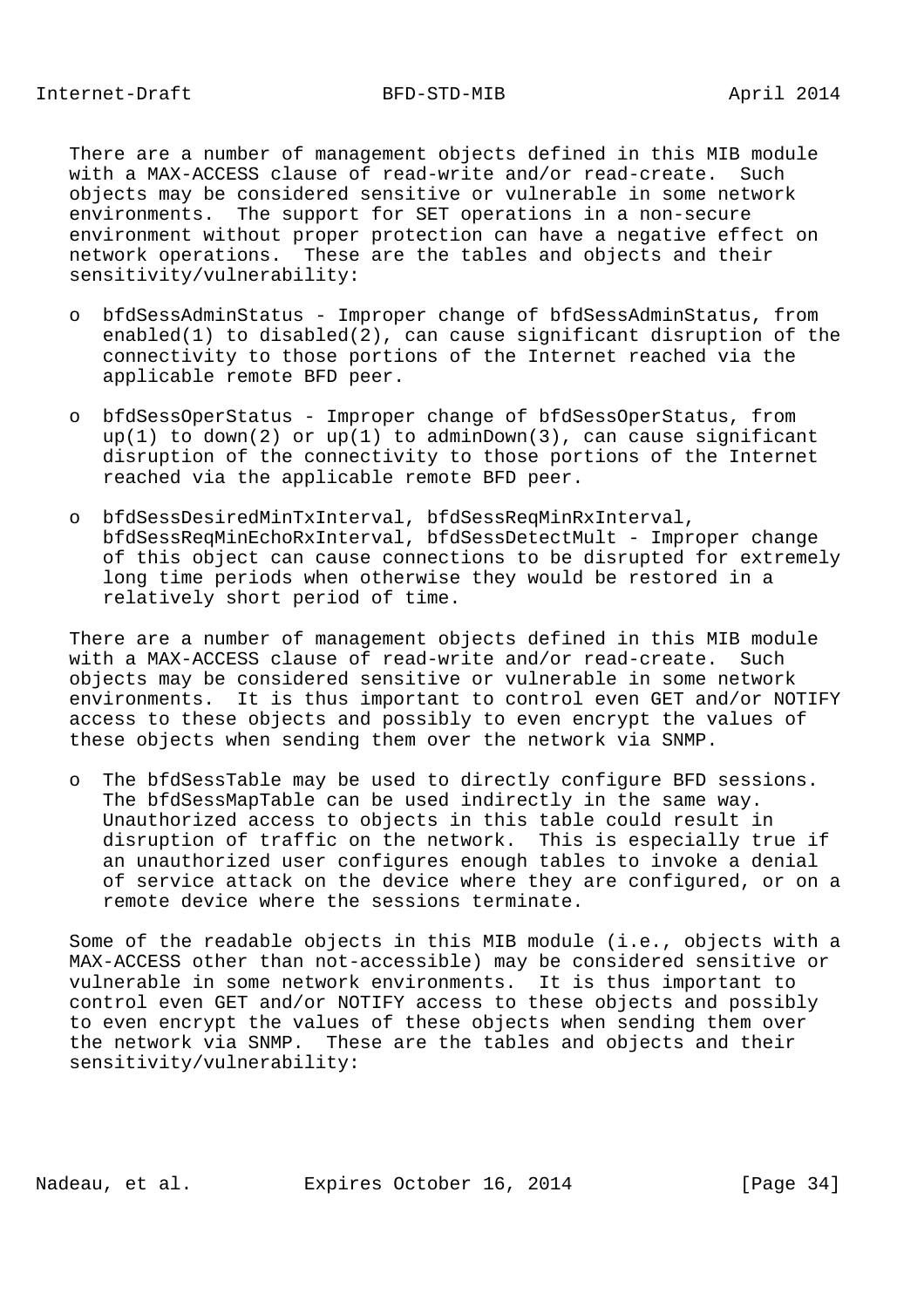o The bfdSessPerfTable both allows access to the performance characteristics of BFD sessions. Network administrators not wishing to show this information should consider this table sensitive.

 The bfdSessAuthenticationType, bfdSessAuthenticationKeyID, and bfdSessAuthenticationKey objects hold security methods and associated security keys of BFD sessions. These objects SHOULD be considered highly sensitive objects. In order for these sensitive information from being improperly accessed, implementers MAY wish to disallow access to these objects.

 SNMP versions prior to SNMPv3 did not include adequate security. Even if the network itself is secure "for example by using IPSec", even then, there is no control as to who on the secure network is allowed to access and GET/SET "read/change/create/delete" the objects in these MIB modules.

 It is RECOMMENDED that implementers consider the security features as provided by the SNMPv3 framework (see [RFC3410], section 8), including full support for the SNMPv3 cryptographic mechanisms "for authentication and privacy".

 Further, deployment of SNMP versions prior to SNMPv3 is NOT RECOMMENDED. Instead, it is RECOMMENDED to deploy SNMPv3 and to enable cryptographic security. It is then a customer/operator responsibility to ensure that the SNMP entity giving access to an instance of this MIB module, is properly configured to give access to the objects only to those principals "users" that have legitimate rights to indeed GET or SET "change/create/delete" them.

7. IANA Considerations

 The MIB module in this document uses the following IANA-assigned OBJECT IDENTIFIER values recorded in the SMI Numbers registry:

| Descriptor | OBJECT IDENTIFIER value |
|------------|-------------------------|
|            |                         |
|            |                         |

 $bf{dMib}$  { mib-2 XXX }

 [RFC-Editor's Note (to be removed prior to publication): the IANA is requested to assign a value for "XXX" under the 'mib-2' subtree and to record the assignment in the SMI Numbers registry. When the assignment has been made, the RFC Editor is asked to replace "XXX" (here and in the MIB module) with the assigned value and to remove this note.]

Nadeau, et al. **Expires October 16, 2014** [Page 35]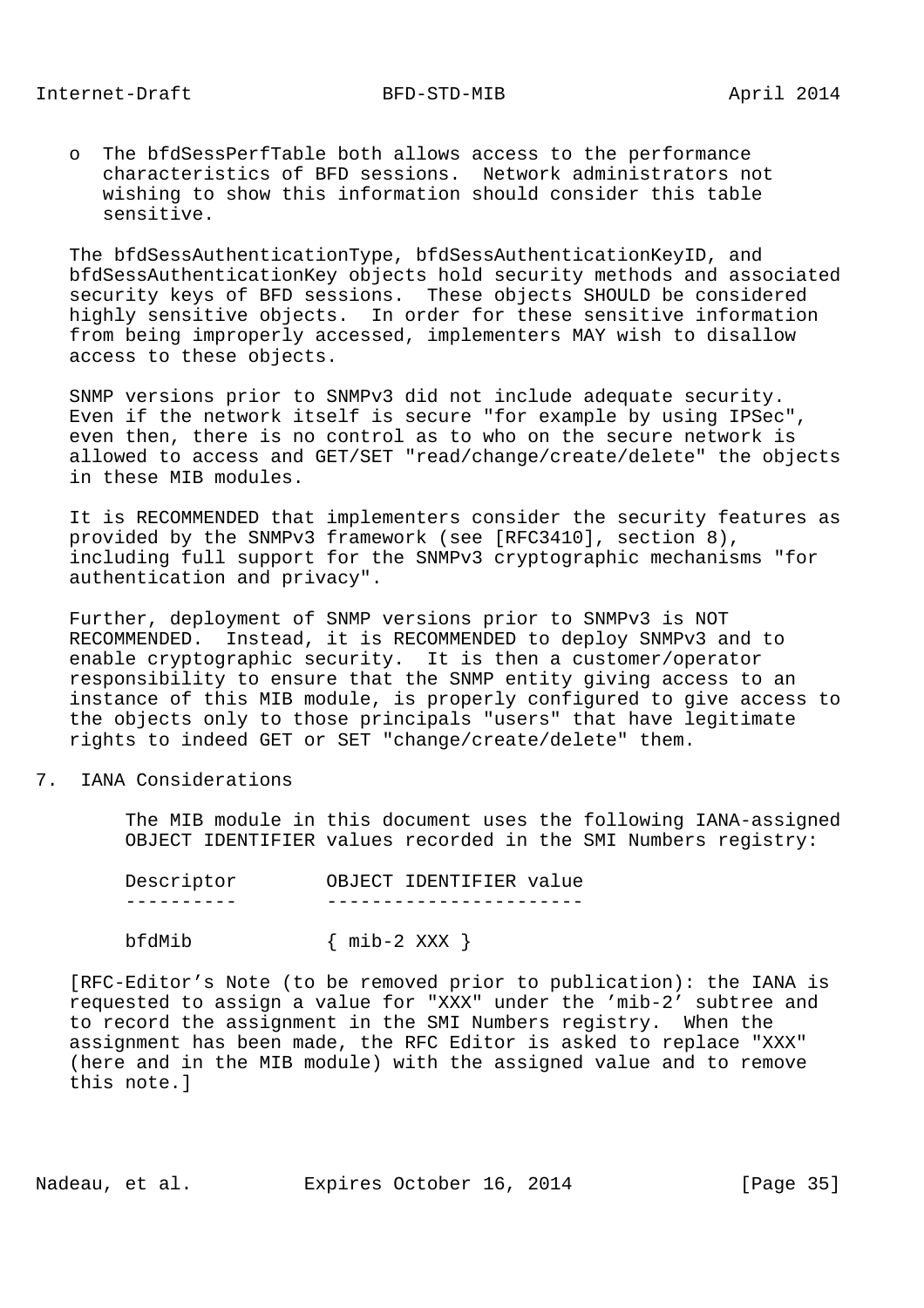8. Acknowledgments

 Authors would like to thank Adrian Farrel and Jeffrey Haas for performing thorough reviews and providing number of suggestions. Authors would also like to thank David Ward, Reshad Rahman, David Toscano, Sylvain Masse, Mark Tooker, and Kiran Koushik Agrahara Sreenivasa for their comments and suggestions.

- 9. References
- 9.1. Normative References
	- [RFC2119] Bradner, S., "Key words for use in RFCs to Indicate Requirement Levels", BCP 14, RFC 2119, March 1997.
	- [RFC2578] McCloghrie, K., Ed., Perkins, D., Ed., and J. Schoenwaelder, Ed., "Structure of Management Information Version 2 (SMIv2)", STD 58, RFC 2578, April 1999.
	- [RFC2579] McCloghrie, K., Ed., Perkins, D., Ed., and J. Schoenwaelder, Ed., "Textual Conventions for SMIv2", STD 58, RFC 2579, April 1999.
	- [RFC2580] McCloghrie, K., Perkins, D., and J. Schoenwaelder, "Conformance Statements for SMIv2", STD 58, RFC 2580, April 1999.
	- [RFC5082] Gill, V., Heasley, J., Meyer, D., Savola, P., and C. Pignataro, "The Generalized TTL Security Mechanism (GTSM)", RFC 5082, October 2007.
	- [RFC5880] Katz, D. and D. Ward, "Bidirectional Forwarding Detection (BFD)", RFC 5880, June 2010.
	- [RFC5881] Katz, D. and D. Ward, "Bidirectional Forwarding Detection (BFD) for IPv4 and IPv6 (Single Hop)", RFC 5881, June 2010.
	- [RFC5883] Katz, D. and D. Ward, "Bidirectional Forwarding Detection (BFD) for Multihop Paths", RFC 5883, June 2010.
	- [RFC7130] Bhatia, M., Chen, M., Boutros, S., Binderberger, M., and J. Haas, "Bidirectional Forwarding Detection (BFD) on Link Aggregation Group (LAG) Interfaces", RFC 7130, February 2014.

Nadeau, et al. **Expires October 16, 2014** [Page 36]